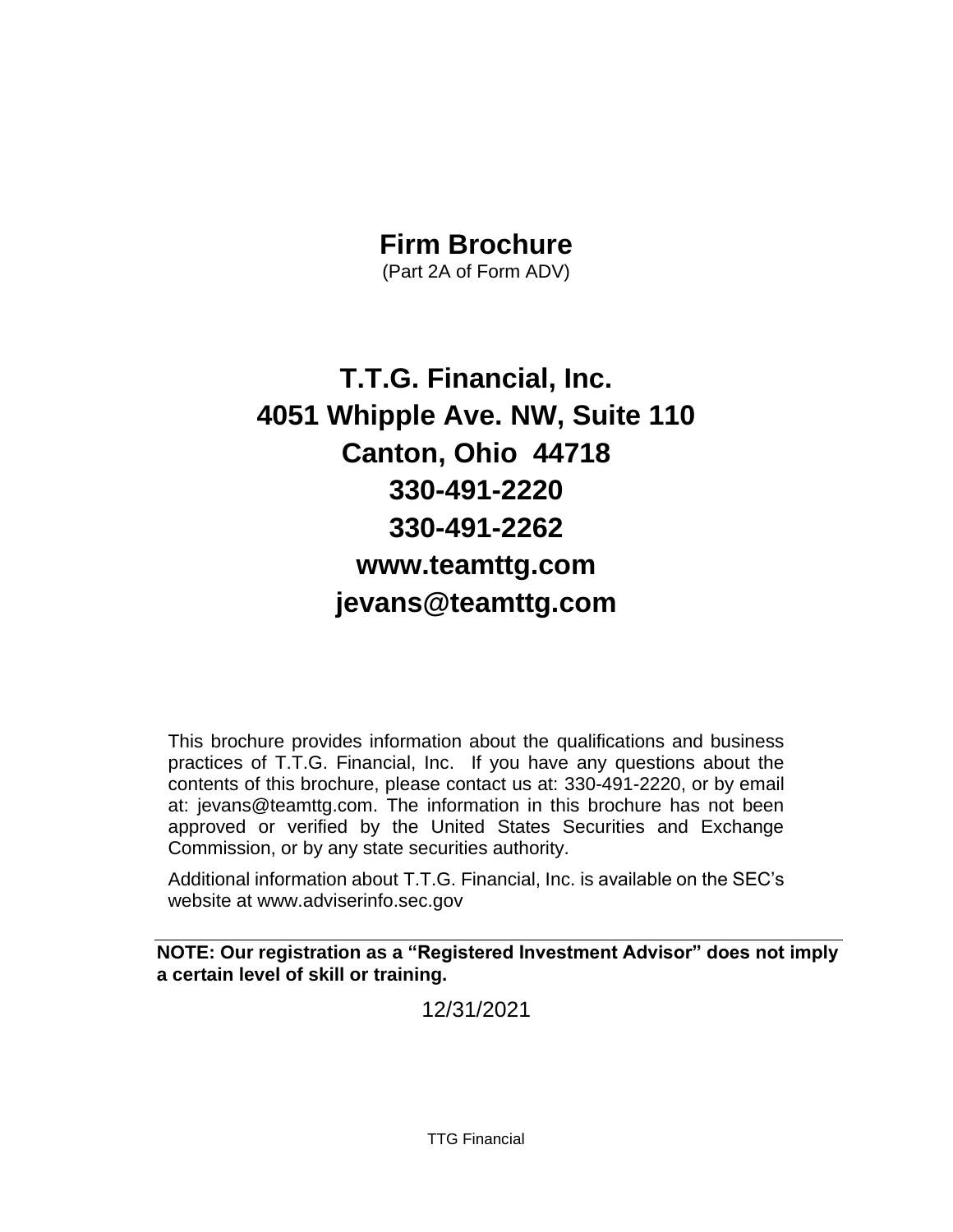# <span id="page-1-1"></span><span id="page-1-0"></span>**Material Changes**

# **Annual Update**

The Material Changes section of this brochure will be updated annually when material changes occur since the previous release of the Firm Brochure.

# <span id="page-1-2"></span>**Material Changes since the Last Update**

None since 03/16/2021

# <span id="page-1-3"></span>**Full Brochure Available**

If you would like to receive a complete copy of our most recent Firm Brochure, please contact us by telephone at: 330-491-2220 or by email at: jevans@teamttg.com.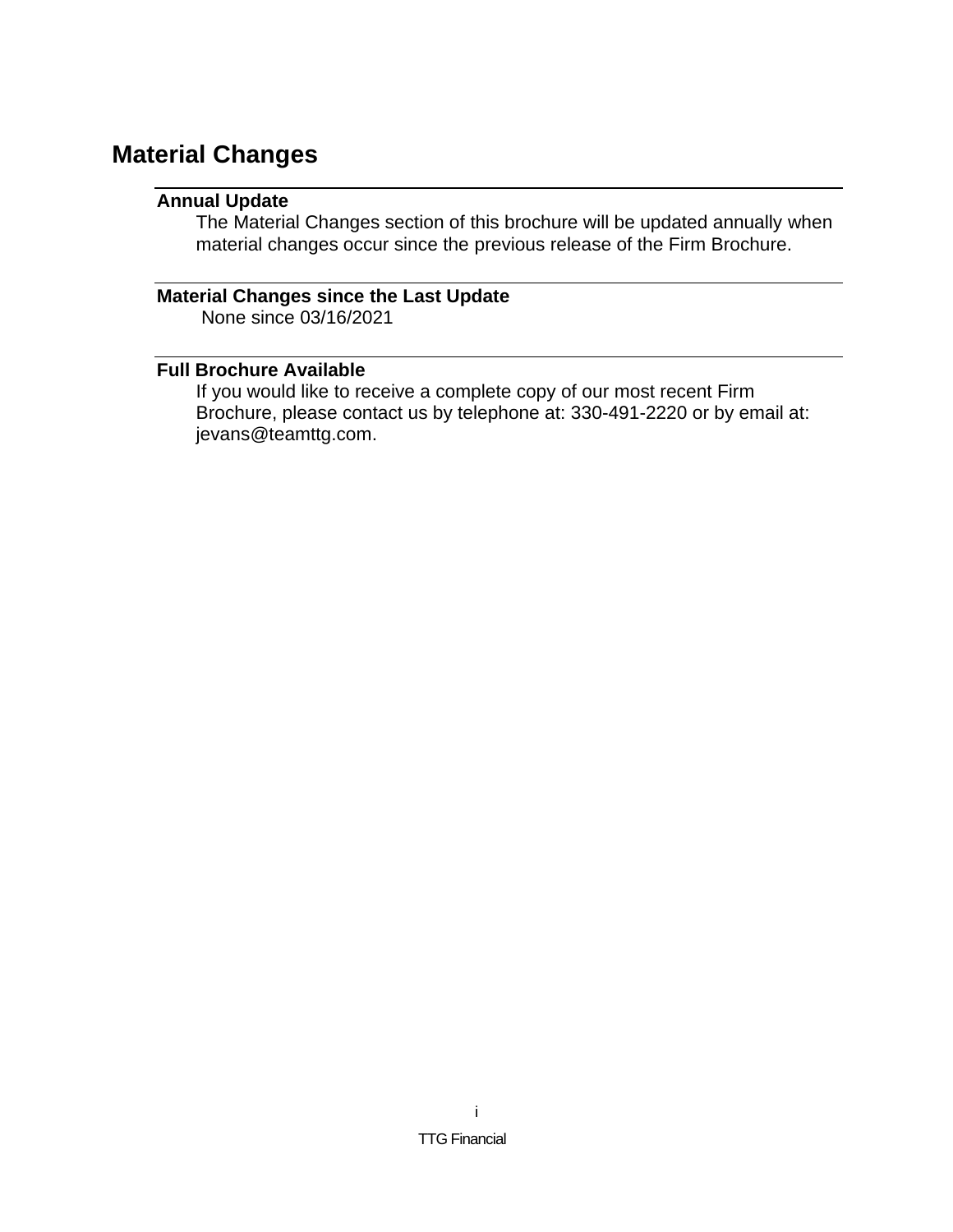# **Table of Contents**

| NOTE: Our registration as a "Registered Investment Advisor" does not imply a |   |
|------------------------------------------------------------------------------|---|
|                                                                              |   |
|                                                                              |   |
|                                                                              |   |
|                                                                              |   |
|                                                                              |   |
|                                                                              |   |
|                                                                              |   |
| Description.                                                                 | 4 |
| Methods of Analysis, Investment Strategies and Risk of Loss 5                |   |
|                                                                              |   |
|                                                                              |   |
|                                                                              |   |

TOC<sub>1</sub>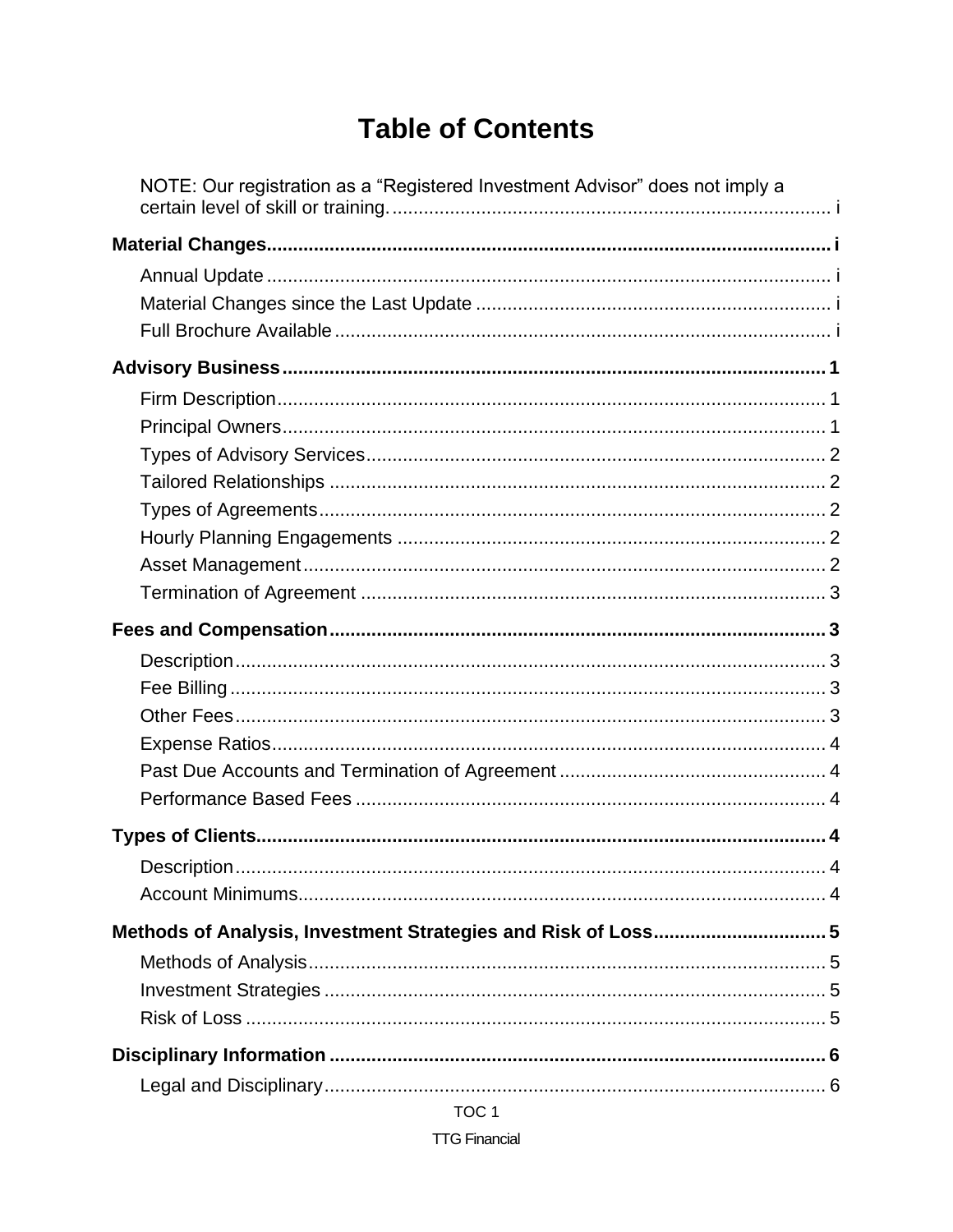| Code of Ethics, Participation or Interest in Client Transactions and Personal |  |
|-------------------------------------------------------------------------------|--|
|                                                                               |  |
|                                                                               |  |
|                                                                               |  |
|                                                                               |  |
|                                                                               |  |
|                                                                               |  |
|                                                                               |  |
|                                                                               |  |
|                                                                               |  |
|                                                                               |  |
|                                                                               |  |
|                                                                               |  |
|                                                                               |  |
|                                                                               |  |
|                                                                               |  |
|                                                                               |  |
|                                                                               |  |
|                                                                               |  |
|                                                                               |  |
|                                                                               |  |
|                                                                               |  |
|                                                                               |  |
|                                                                               |  |
|                                                                               |  |
|                                                                               |  |
|                                                                               |  |
|                                                                               |  |
|                                                                               |  |
|                                                                               |  |

TOC<sub>2</sub>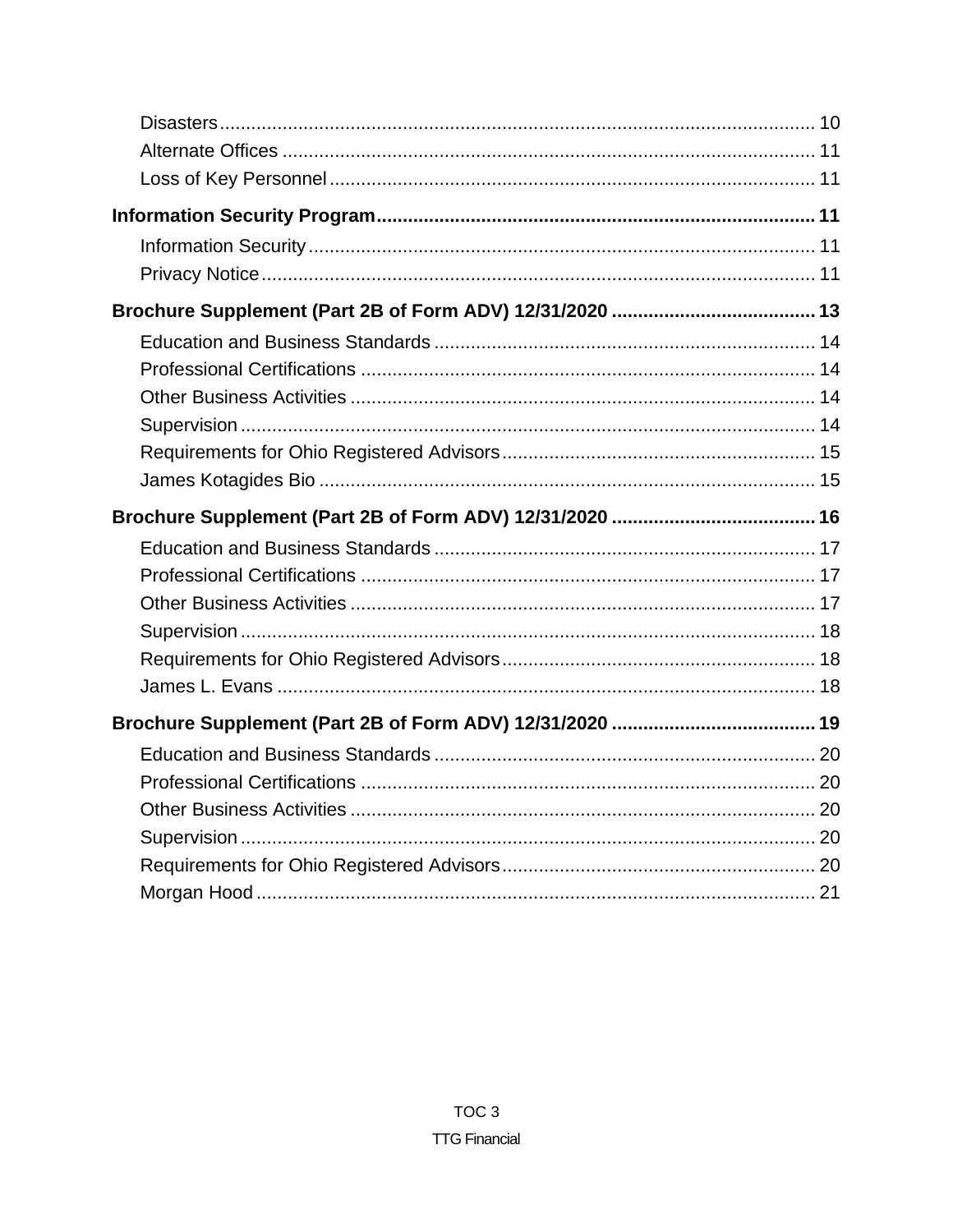# <span id="page-5-1"></span><span id="page-5-0"></span>**Advisory Business**

# **Firm Description**

T.T.G. Financial, Inc., ("TTG") was founded in 2006.

TTG provides personalized confidential financial planning and investment management to individuals, pension and profit sharing plans, trusts, estates, charitable organizations and small businesses. Advice is provided through consultation with the client and may include: determination of financial objectives, identification of financial problems, cash flow management, tax planning, insurance review, investment management, education funding, retirement planning, and estate planning.

TTG is strictly a fee-only financial planning and investment management firm. The firm does not sell annuities, insurance, stocks, bonds, mutual funds, limited partnerships, or other commissioned products. The firm is not affiliated with entities that sell financial products or securities. No commissions in any form are accepted. No finder's fees are accepted.

Investment advice is an integral part of financial planning. In addition, TTG advises clients regarding cash flow, college planning, retirement planning, tax planning, estate planning and business planning.

Except for collecting fees quarterly TTG does not act as a custodian of client assets. The client always maintains asset control. TTG places trades for clients under a limited power of attorney.

Periodic reviews are also communicated to provide reminders of the specific courses of action that need to be taken. More frequent reviews occur but are not necessarily communicated to the client unless immediate changes are recommended.

Other professionals (e.g., lawyers, accountants, insurance agents, etc.) are engaged directly by the client on an as-needed basis. Conflicts of interest will be disclosed to the client in the unlikely event they should occur.

The initial meeting, which may be by telephone or video conference, is free of charge and is considered an exploratory interview to determine the extent to which financial planning and investment management may be beneficial to the client.

### <span id="page-5-2"></span>**Principal Owners**

James Kotagides is a 50% stockholder. James L. Evans is a 50% stockholder.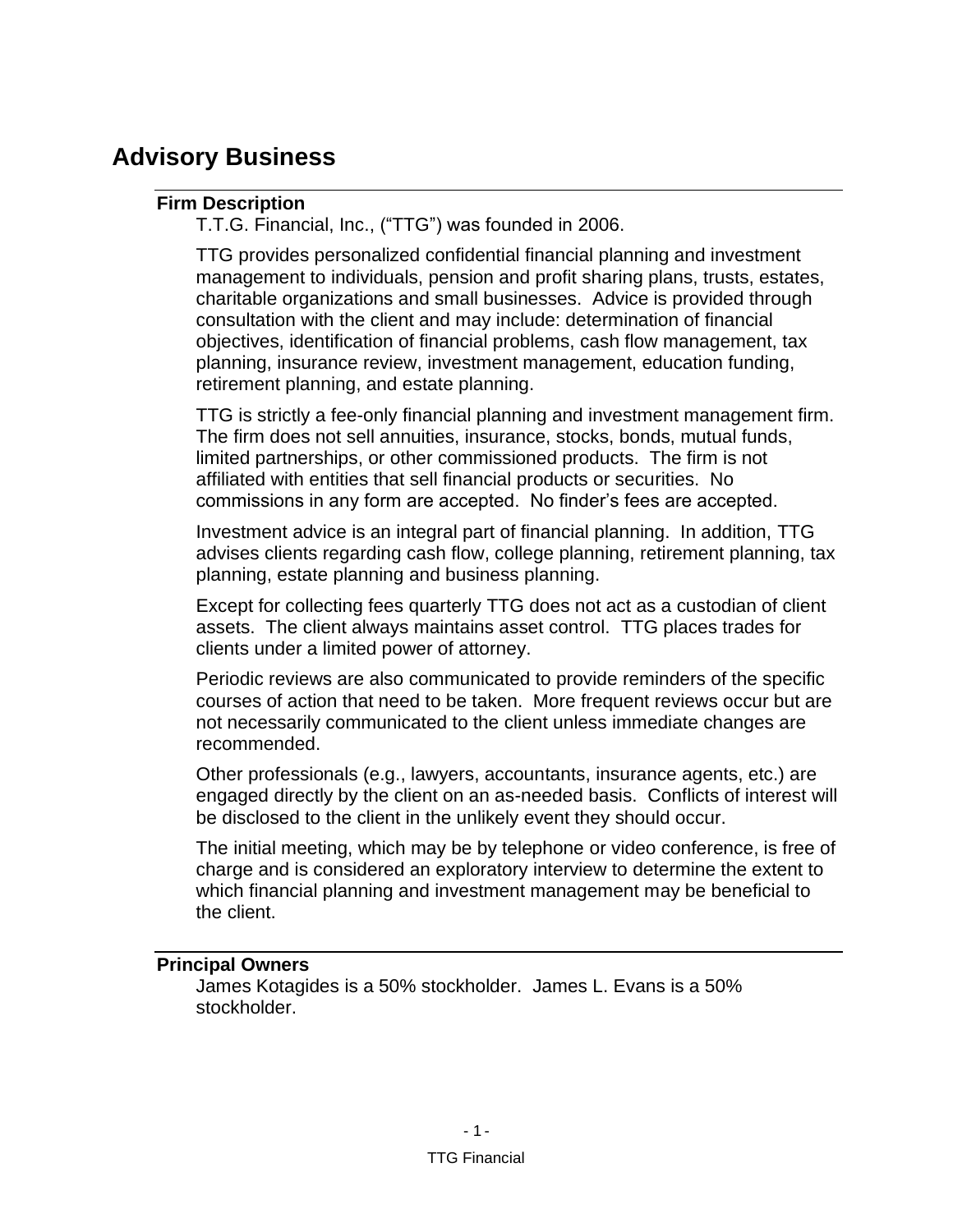### <span id="page-6-0"></span>**Types of Advisory Services**

TTG provides investment supervisory services, also known as asset management services; furnishes investment advice through consultations.

On more than an occasional basis, TTG furnishes advice to clients on matters not involving securities, such as financial and business planning matters, taxation issues, and trust services that often include estate planning.

As of 12/31/2022, TTG manages approximately \$ 144 million in assets for approximately 170 clients. Approximately \$144 million is managed on a discretionary basis, and \$0 is managed on a non-discretionary basis.

#### <span id="page-6-1"></span>**Tailored Relationships**

Assets are managed based on one of six risk groups detailed in our Investment policy statement. Clients are interviewed and complete the TTG Rick Profile to determine the risk group appropriate to them. Agreements may not be assigned without client consent.

#### <span id="page-6-2"></span>**Types of Agreements**

The following agreements define the typical client relationships.

#### <span id="page-6-3"></span>**Hourly Planning Engagements**

TTG provides hourly planning services for clients who need advice on a limited scope of work. The hourly rate for limited scope engagements is \$200.

#### <span id="page-6-4"></span>**Asset Management**

Stocks and bonds are purchased or sold through a brokerage account when appropriate. The brokerage firm charges a fee for stock and bond trades. TTG does not receive any compensation, in any form, from brokerage or fund companies.

Investments may also include: equities (stocks), warrants, corporate debt securities, commercial paper, certificates of deposit, municipal securities, investment company securities (variable life insurance, variable annuities, and mutual funds shares), U. S. government securities, options contracts, futures contracts, and interests in partnerships.

The annual Asset Management Agreement fee is based on a percentage of the investable assets according to the following schedule:

**1.10%\_ on the first \$250,000 of assets;**

**\_0.80%\_ on the next \$250,000 of assets;**

**\_0.60%\_ on the next \$500,000 of assets;**

**\_0.35%\_ on the next \$1,500,000 of assets;**

**\_0.25%\_ on the next \$2,500,000 of assets;**

**\_0.15%\_ on the next amount of assets greater than \$5,000,000**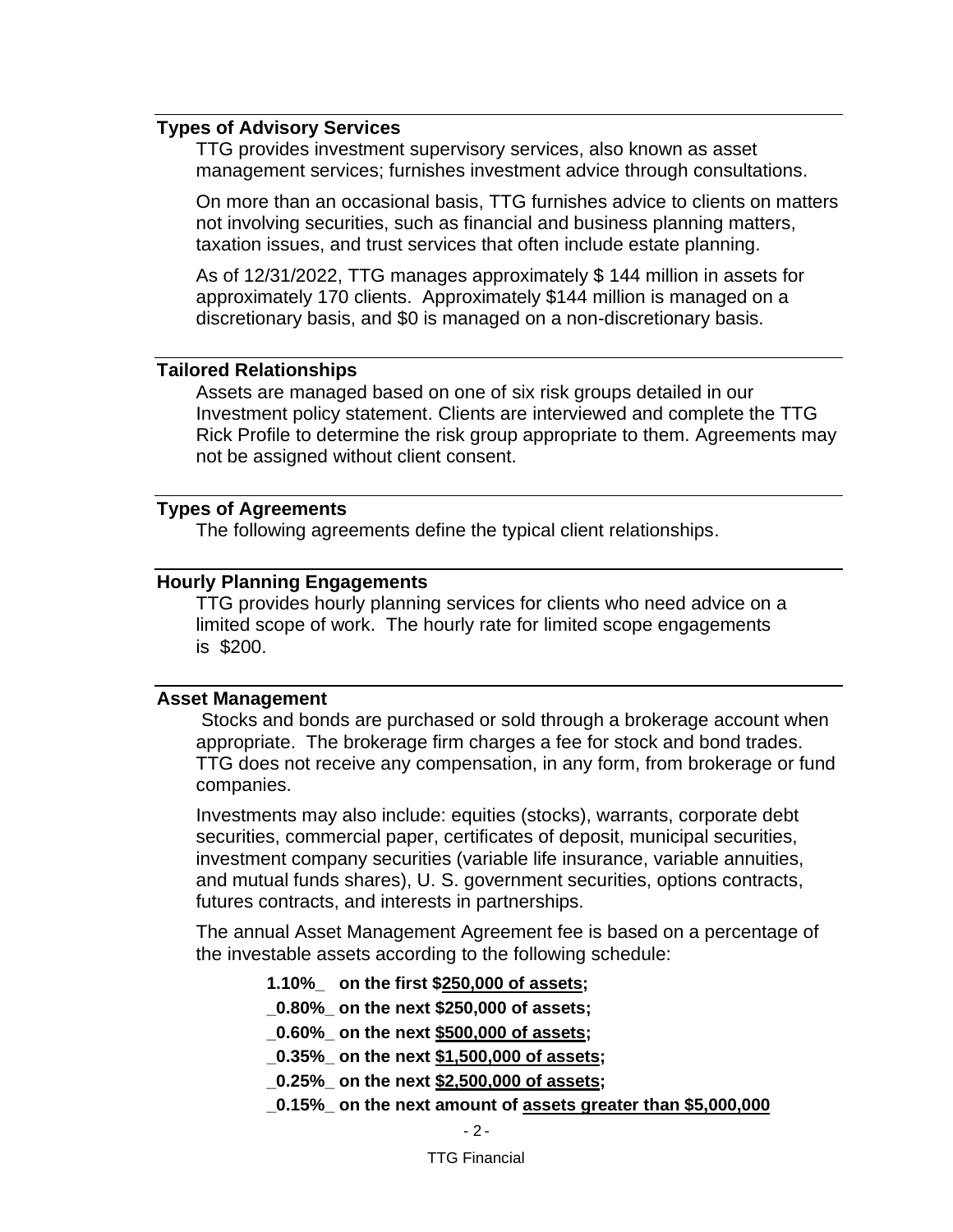Current client relationships may exist where the fees are higher or lower than the fee schedule above.

TTG reserves the right to change the fee schedule at any time after written notice has been provided to our clients.

#### <span id="page-7-0"></span>**Termination of Agreement**

A Client may terminate any of the aforementioned agreements at any time by notifying TTG in writing. If the client made an advance payment, TTG will refund any unearned portion of the advance payment. TTG does not typically charge fees in advance.

TTG may terminate any of the aforementioned agreements at any time by notifying the client in writing. If the client made an advance payment, TTG will refund any unearned portion of the advance payment. TTG does not typically charge fees in advance.

# <span id="page-7-2"></span><span id="page-7-1"></span>**Fees and Compensation**

#### **Description**

TTG bases its fees on a percentage of assets under management, hourly charges and fixed fees.

Financial and Business plans are priced according to the degree of complexity associated with the client's situation.

Except where expressly stated fees are not negotiable.

#### <span id="page-7-3"></span>**Fee Billing**

Investment management fees are billed quarterly, in arrears, meaning that we invoice you after the three-month billing period has ended. Payment in full is expected upon invoice presentation. Fees are usually deducted from a designated client account to facilitate billing. The client must consent in advance to direct debiting of their investment account.

Hourly fees are billed in arrears. Occasionally at our discretion we may require a retainer before beginning work on a case or project.

TTG reserves the right to change the fee schedule at any time after written notice has been provided to our clients.

### <span id="page-7-4"></span>**Other Fees**

Custodians may charge transaction fees on purchases or sales of certain mutual funds and exchange-traded funds. These transaction charges are usually small and incidental to the purchase or sale of a security. The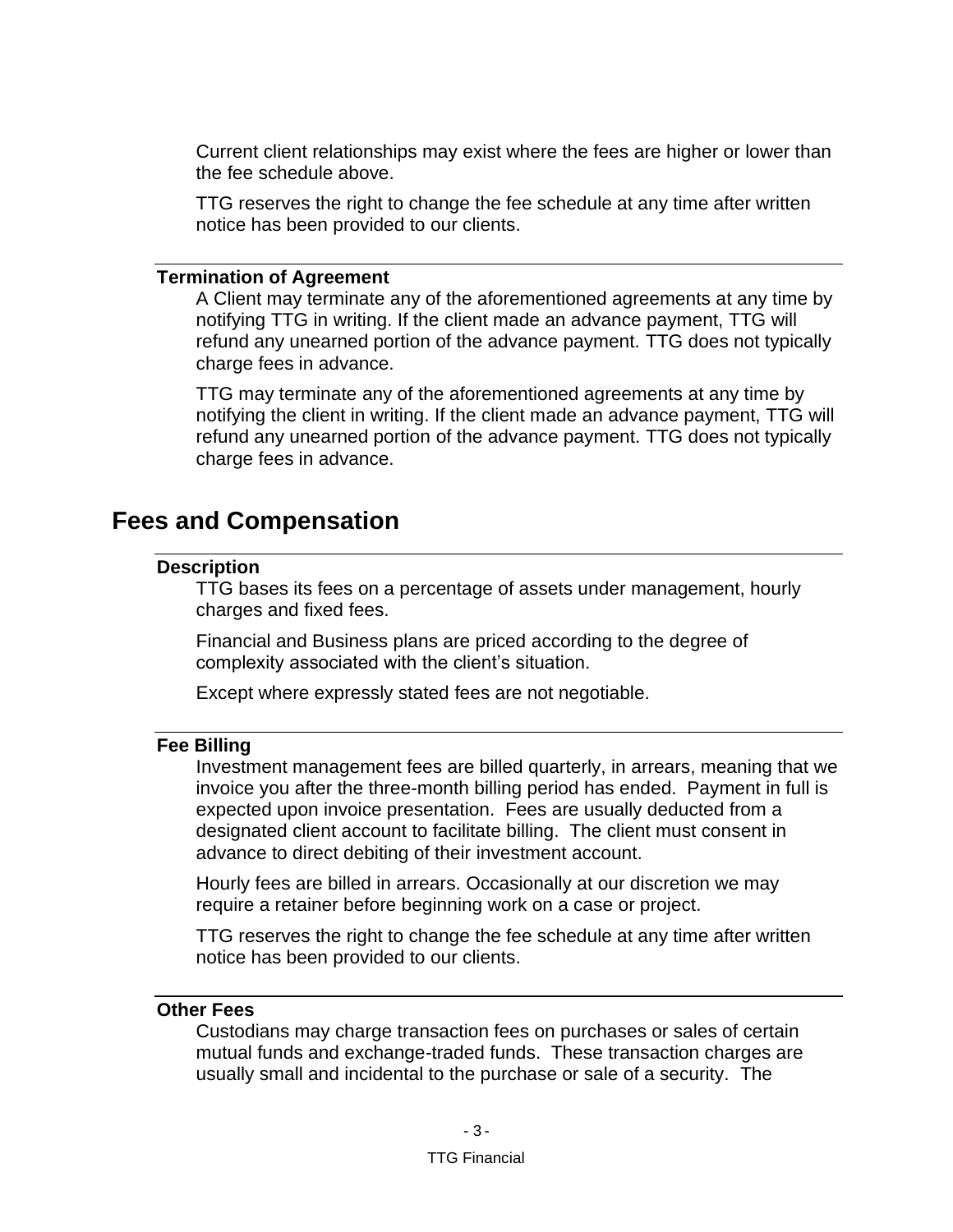selection of the security is more important than the nominal fee that the custodian charges to buy or sell the security.

TTG, in its sole discretion, may occasionally provide advice on a pro bono or discounted basis.

#### <span id="page-8-0"></span>**Expense Ratios**

Mutual funds and Exchange Traded Funds generally charge a management fee for their services as investment managers. The management fee is called an expense ratio. For example, an expense ratio of 0.50 means that the mutual fund company charges 0.5% per year for their services. These fees are in addition to the fees paid by you to TTG.

Performance figures quoted by mutual fund companies in various publications are after their fees have been deducted.

#### <span id="page-8-1"></span>**Past Due Accounts and Termination of Agreement**

TTG reserves the right to stop work on any account that is more than 30 days overdue. In addition, TTG reserves the right to terminate any financial planning engagement where a client has willfully concealed or has refused to provide pertinent information about financial situations when necessary and appropriate, in TTG's judgment, to providing proper financial advice. Any unused portion of fees collected in advance will be refunded as soon as practicable. TTG does not typically charge fees in advance.

#### <span id="page-8-2"></span>**Performance Based Fees**

TTG does not charge or accept performance based fees.

# <span id="page-8-4"></span><span id="page-8-3"></span>**Types of Clients**

#### **Description**

TTG generally provides investment advice to individuals, banks or thrift institutions, investment companies, pension and profit sharing plans, trusts, estates, or charitable organizations and corporations or business entities.

Client relationships vary in scope and length of service.

#### <span id="page-8-5"></span>**Account Minimums**

The minimum account size is \$500,000 of assets under management, which equates to an annual fee of \$4750.

TTG has the discretion to waive the account minimum. Accounts of less than \$500,000 may be set up when the client and the advisor anticipate the client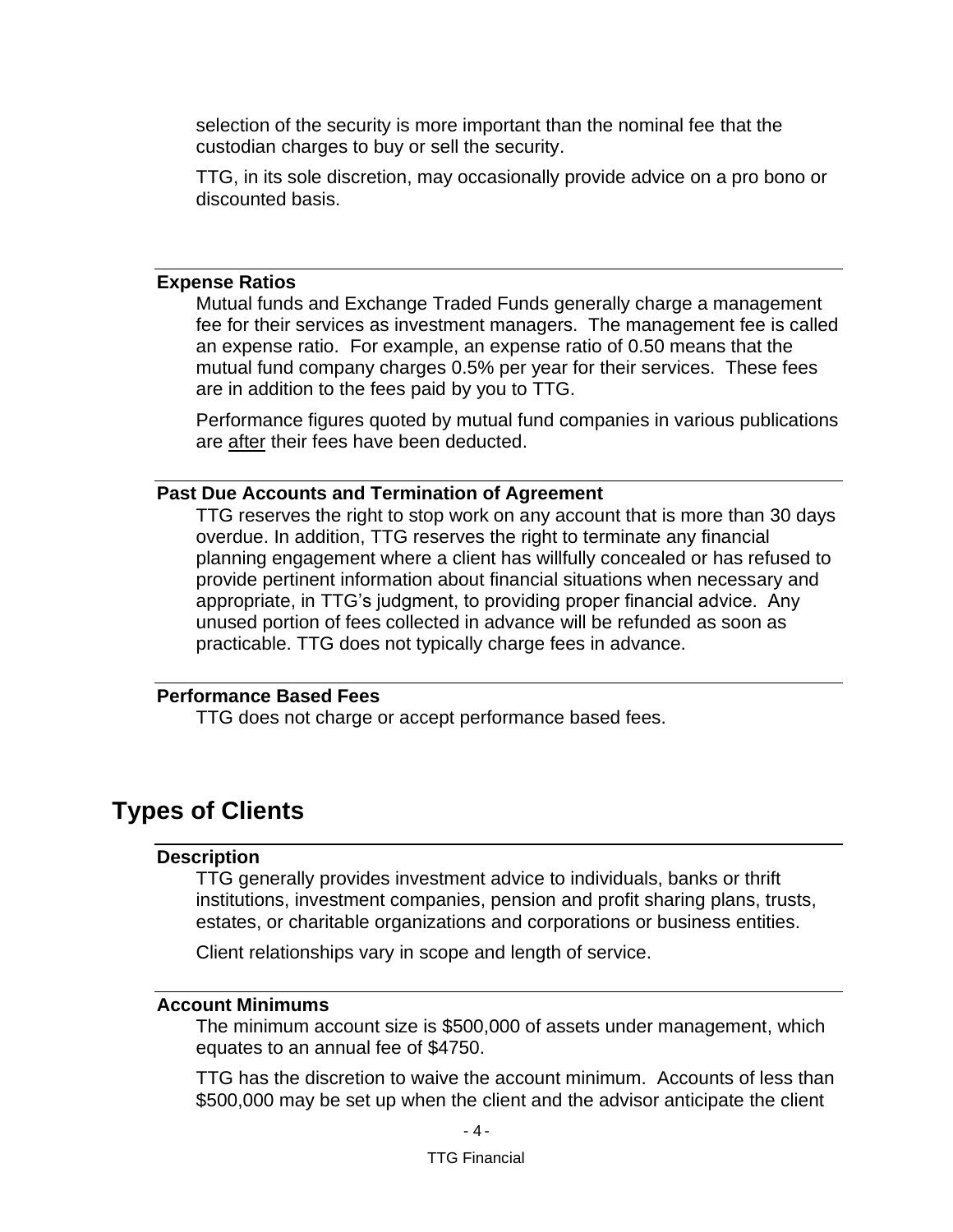will add additional funds to the accounts bringing the total to \$500,000 within a reasonable time. TTG may make other exceptions at its sole discretion.

TTG does not have a minimum fee.

# <span id="page-9-0"></span>**Methods of Analysis, Investment Strategies and Risk of Loss**

#### <span id="page-9-1"></span>**Methods of Analysis**

Security analysis methods may include charting, fundamental analysis, technical analysis, and cyclical analysis.

The main sources of information include financial newspapers and magazines, inspections of corporate activities, research materials prepared by ourselves and others, corporate rating services, timing techniques, annual reports, prospectuses, filings with the Securities and Exchange Commission, and company press releases.

### <span id="page-9-2"></span>**Investment Strategies**

Our investment strategy is detailed in our Investment Policy Statement. The IPS is provided to each new client.

### <span id="page-9-3"></span>**Risk of Loss**

All investment programs have certain risks that are borne by the investor. Our investment approach constantly keeps the risk of loss in mind. Investors face the following investment risks:

- Interest-rate Risk: Fluctuations in interest rates may cause investment prices to fluctuate. For example, when interest rates rise, yields on existing bonds become less attractive, causing their market values to decline.
- Market Risk: The price of a security, bond, or mutual fund may drop in reaction to tangible and intangible events and conditions. This type of risk is caused by external factors independent of a security's particular underlying circumstances. For example, political, economic and social conditions may trigger market events.
- Inflation Risk: When any type of inflation is present, a dollar today will not buy as much as a dollar next year, because purchasing power is eroding at the rate of inflation.
- Currency Risk: Overseas investments are subject to fluctuations in the value of the dollar against the currency of the investment's originating country. This is also referred to as exchange rate risk.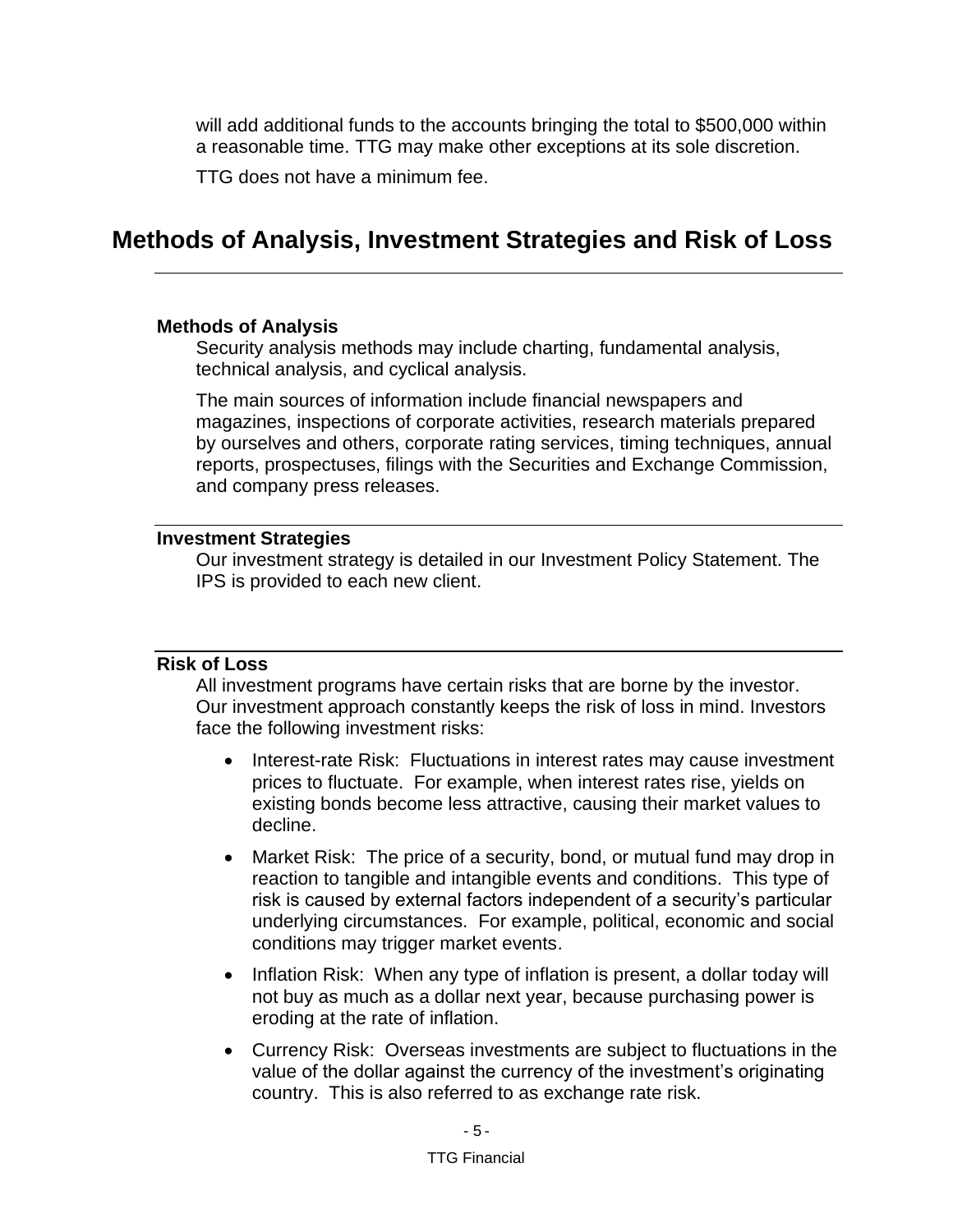- Reinvestment Risk: This is the risk that future proceeds from investments may have to be reinvested at a potentially lower rate of return (i.e. interest rate). This primarily relates to fixed income securities.
- Business Risk: These risks are associated with a particular industry or a particular company within an industry. For example, oil-drilling companies depend on finding oil and then refining it, a lengthy process, before they can generate a profit. They carry a higher risk of profitability than an electric company, which generates its income from a steady stream of customers who buy electricity no matter what the economic environment is like.
- Liquidity Risk: Liquidity is the ability to readily convert an investment into cash. Generally, assets are more liquid if many traders are interested in a standardized product. For example, Treasury Bills are highly liquid, while real estate properties are not.
- Financial Risk: Excessive borrowing to finance a business' operations increases the risk of profitability, because the company must meet the terms of its obligations in good times and bad. During periods of financial stress, the inability to meet loan obligations may result in bankruptcy and/or a declining market value.

Note: The list above is intended to represent some of the main risks involved with investing. It should not be considered a comprehensive.

# <span id="page-10-0"></span>**Disciplinary Information**

### <span id="page-10-1"></span>**Legal and Disciplinary**

The firm and its employees have not been involved in legal or disciplinary events related to past or present investment clients.

# <span id="page-10-3"></span><span id="page-10-2"></span>**Other Financial Industry Activities and Affiliations**

### **Financial Industry Activities**

TTG has withdrawn its' registration as Commodity Trading Advisor as of May 2017.

### <span id="page-10-4"></span>**Affiliations**

TTG is an independent Registered Investment Advisor.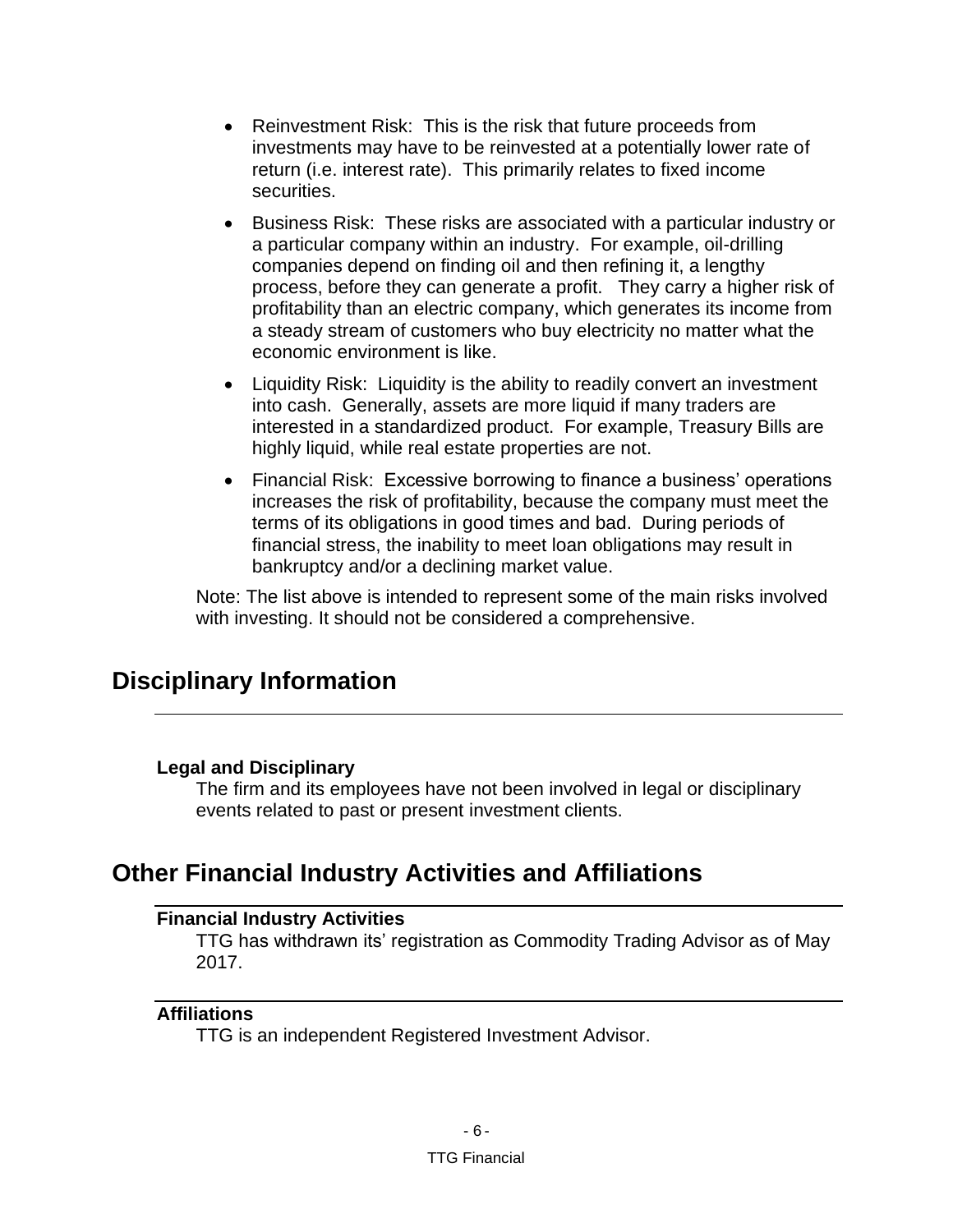# <span id="page-11-0"></span>**Code of Ethics, Participation or Interest in Client Transactions and Personal Trading**

# <span id="page-11-1"></span>**Code of Ethics**

Each employee signs off on the following Code of Ethics:

- 1) As an employee of TTG Financial, Inc. you pledge at all times to put the clients' interests ahead of your own interests or the interests of the firm.
- 2) You pledge to treat clients in the same manner that you wish to be treated.

# <span id="page-11-2"></span>**Participation or Interest in Client Transactions**

TTG and its employees may buy or sell securities that are also held by clients. Employees may not trade their own securities ahead of client trades. Employees comply with the provisions of the TTG *Compliance Manual*.

### <span id="page-11-3"></span>**Personal Trading**

The Chief Compliance Officer of TTG is Jim Evans. He reviews all employee trades periodically. His trades are reviewed by Jim Kotagides. The personal trading reviews ensure that the personal trading of employees does not affect the markets, and that clients of the firm receive preferential treatment. Since most employee trades are small, the trades do not affect the securities markets.

# <span id="page-11-5"></span><span id="page-11-4"></span>**Brokerage Practices**

# **Selecting Brokerage Firms**

TTG does not have any affiliation with product sales firms. Specific custodian recommendations are made to Clients based on their need for such services. TTG recommends custodians based on the proven integrity and financial responsibility of the firm and the best execution of orders at reasonable commission rates.

TTG recommends discount brokerage firms and trust companies (qualified custodians), such as Charles Schwab & Co.

TTG does not receive fees or commissions from any of these arrangements.

### <span id="page-11-6"></span>**Best Execution**

TTG reviews the execution of trades at each custodian periodically. Trading fees charged by the custodians are reviewed on a periodic basis. TTG does not receive any portion of the trading fees.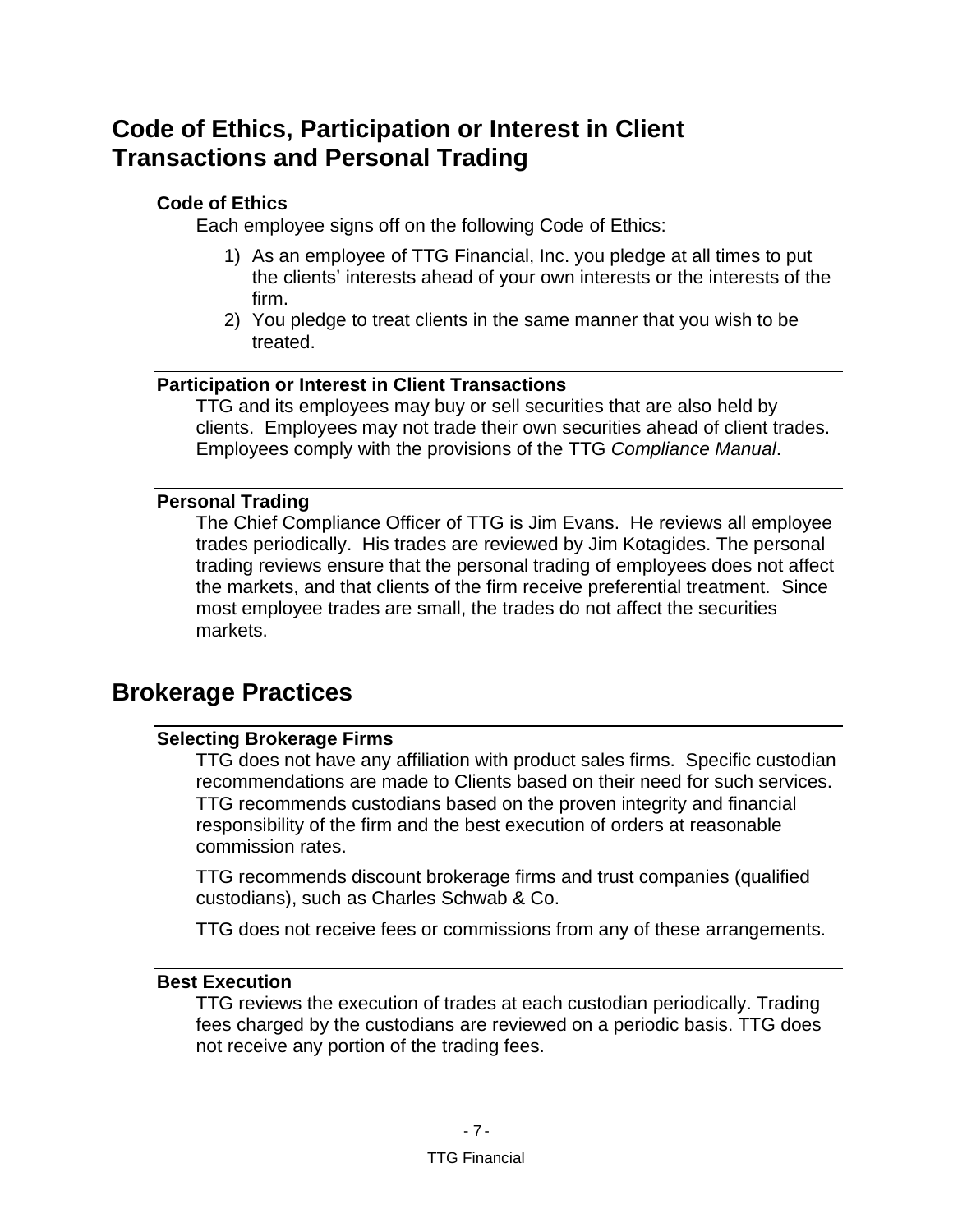#### <span id="page-12-0"></span>**Soft Dollars**

TTG does not receive soft dollar benefits. Various firms whom we use for trade executions may from time to time provide us with research, however, we believe the research we receive is generally available to the public and does not present an actual valuable consideration.

#### <span id="page-12-1"></span>**Order Aggregation**

Bond and equity trades are often aggregated and then allocated to individual client accounts. Particularly for fixed income transactions, aggregation often helps us find better execution.

# <span id="page-12-3"></span><span id="page-12-2"></span>**Review of Accounts**

### **Periodic Reviews**

Account reviews are performed quarterly by advisors Jim Kotagides, President and Jim Evans, Vice president. Account reviews are performed more frequently when market conditions dictate.

#### <span id="page-12-4"></span>**Review Triggers**

Other conditions that may trigger a review are changes in the tax laws, new investment information, and changes in a client's own situation.

#### <span id="page-12-5"></span>**Regular Reports**

Investment Management Clients receive periodic communications on at least a quarterly basis. The written updates may include a portfolio statement with a performance update and market commentary.

# <span id="page-12-7"></span><span id="page-12-6"></span>**Client Referrals and Other Compensation**

#### **Incoming Referrals**

TTG compensates certain parties known as 'Solicitors' for referrals. If a 'Solicitor' is involved with a client then the clients is presented a Solicitor Disclosure Statement detailing the relationship with the Solicitor and the compensation involved.

#### <span id="page-12-8"></span>**Referrals Out**

TTG does not accept referral fees or any form of remuneration from other professionals when a prospect or client is referred to them.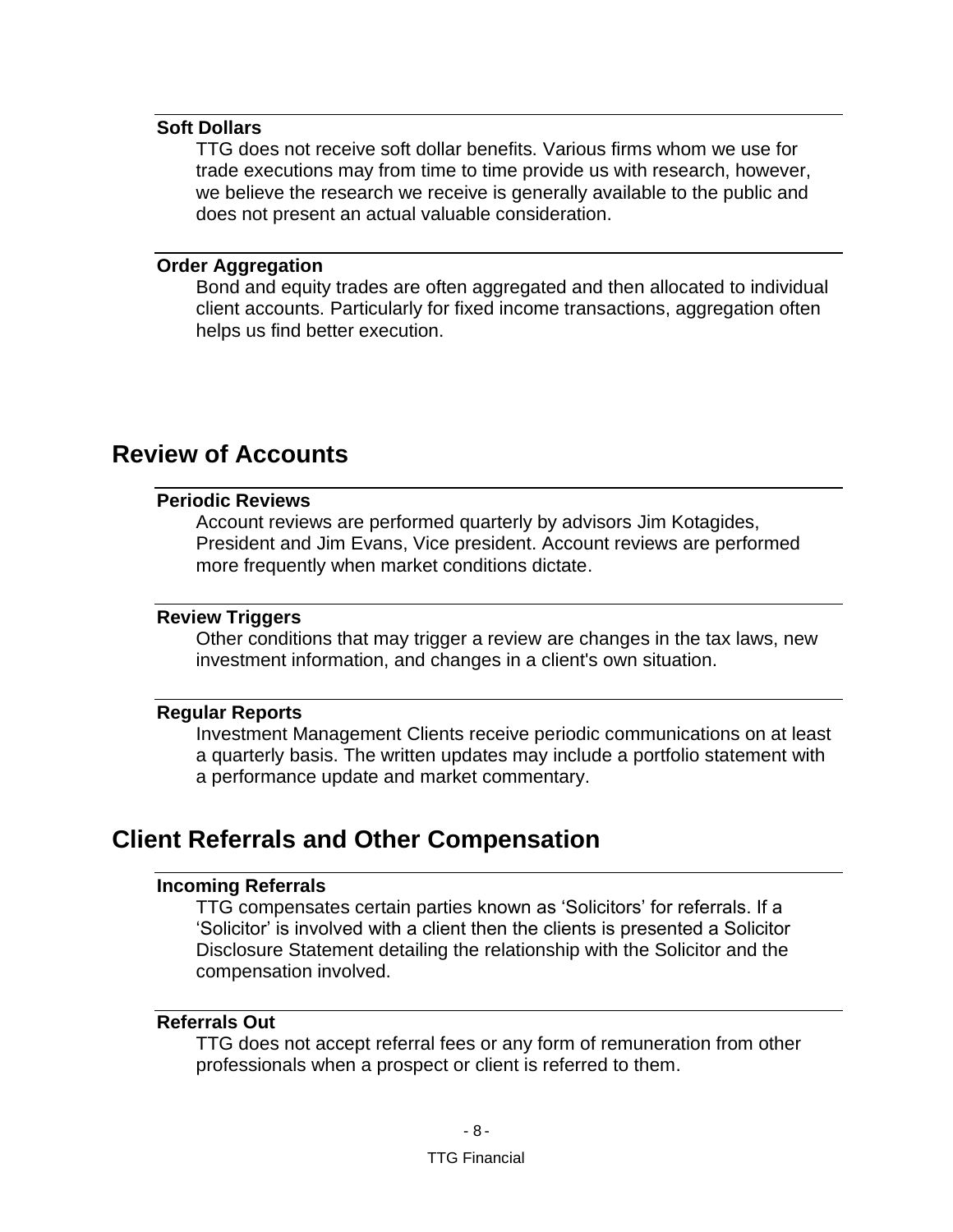# <span id="page-13-1"></span><span id="page-13-0"></span>**Custody**

### **Account Statements**

All assets are held at qualified custodians, which means the custodians provide account statements directly to clients at their address of record at least quarterly.

#### <span id="page-13-2"></span>**Performance Reports**

Clients are urged to compare the account statements received directly from their custodians to the performance report statements provided by TTG.

\_\_\_\_\_\_\_\_\_\_\_\_\_\_\_\_\_\_\_\_\_\_\_\_\_\_\_\_\_\_\_\_\_\_\_\_\_\_\_\_\_\_\_\_\_\_\_\_\_\_\_\_\_\_\_\_\_\_\_\_\_\_\_\_

\_\_\_\_\_\_\_\_\_\_\_\_\_\_\_\_\_\_\_\_\_\_\_\_\_\_\_\_\_\_\_\_\_\_\_\_\_\_\_\_\_\_\_\_\_\_\_\_\_\_\_\_\_\_\_\_\_\_\_\_\_\_\_\_\_\_\_\_\_\_

### **Implied Custody**

Regulatory authorities deem certain activities to be de facto Custody. Among the deemed activities is debiting client accounts for fees. If our Custody is limited to debiting fees only and we meet certain exceptions set forth by the regulators then TTG may avoid costly annual audits.

It is TTG's intent to limit its' Custody to the debiting of fees only and to further comply with all the Regulator exceptions in order to avoid the necessity of an Annual audit.

In order to comply with these exceptions TTG will not enter into a standing agreement to move moneys from a client account to a third party.

# <span id="page-13-4"></span><span id="page-13-3"></span>**Investment Discretion**

### **Discretionary Authority for Trading**

TTG accepts discretionary authority to manage securities accounts on behalf of clients. TTG has the authority to determine, without obtaining specific client consent, the securities to be bought or sold, and the amount of the securities to be bought or sold.

The client approves the custodian to be used and the commission rates paid to the custodian. TTG does not receive any portion of the transaction fees or commissions paid by the client to the custodian on certain trades.

Discretionary trading authority facilitates placing trades in your accounts on your behalf so that we may promptly implement the investment policy that you have approved in writing.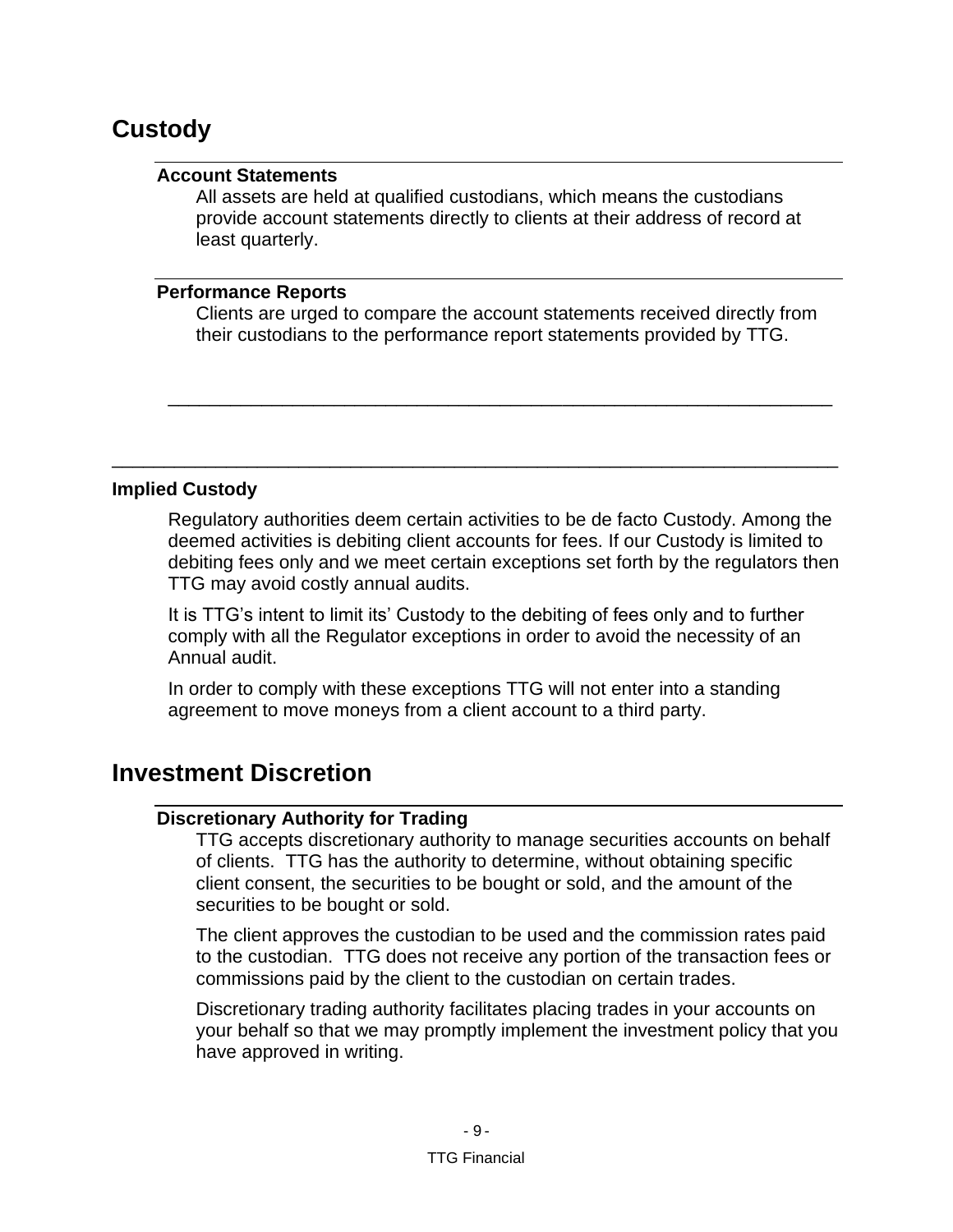#### <span id="page-14-0"></span>**Limited Power of Attorney**

A limited power of attorney is a trading authorization that allows us to trade your account on a discretionary basis.. You sign a limited power of attorney so that we may execute the trades and manage your account per our agreement with you.

# <span id="page-14-2"></span><span id="page-14-1"></span>**Voting Client Securities**

#### **Proxy Votes**

TTG would vote all shares as directed by the Boards of Directors. If there were disagreement with the recommendations of the Boards, or the direction the company were taking, TTG would sell off the position in all portfolios.

# <span id="page-14-4"></span><span id="page-14-3"></span>**Financial Information**

### **Financial Condition**

TTG does not have any financial impairment that will preclude the firm from meeting contractual commitments to clients.

A balance sheet is not required to be provided because TTG does not serve as a custodian (except for debiting client accounts for fees) for client funds or securities, and does not require prepayment of fees of more than \$500 per client, and six months or more in advance.

The PPP loan disclosed in our prior ADVs was forgiven during 2020.

TTG does not have any debt.

# <span id="page-14-6"></span><span id="page-14-5"></span>**Business Continuity Plan**

#### **General**

TTG has a Business Continuity Plan in place that provides detailed steps to mitigate and recover from the loss of office space, communications, services or key people.

#### <span id="page-14-7"></span>**Disasters**

The Business Continuity Plan covers natural disasters such as snow storms, hurricanes, tornados, and flooding. The Plan covers man-made disasters such as loss of electrical power, loss of water pressure, fire, bomb threat,

TTG Financial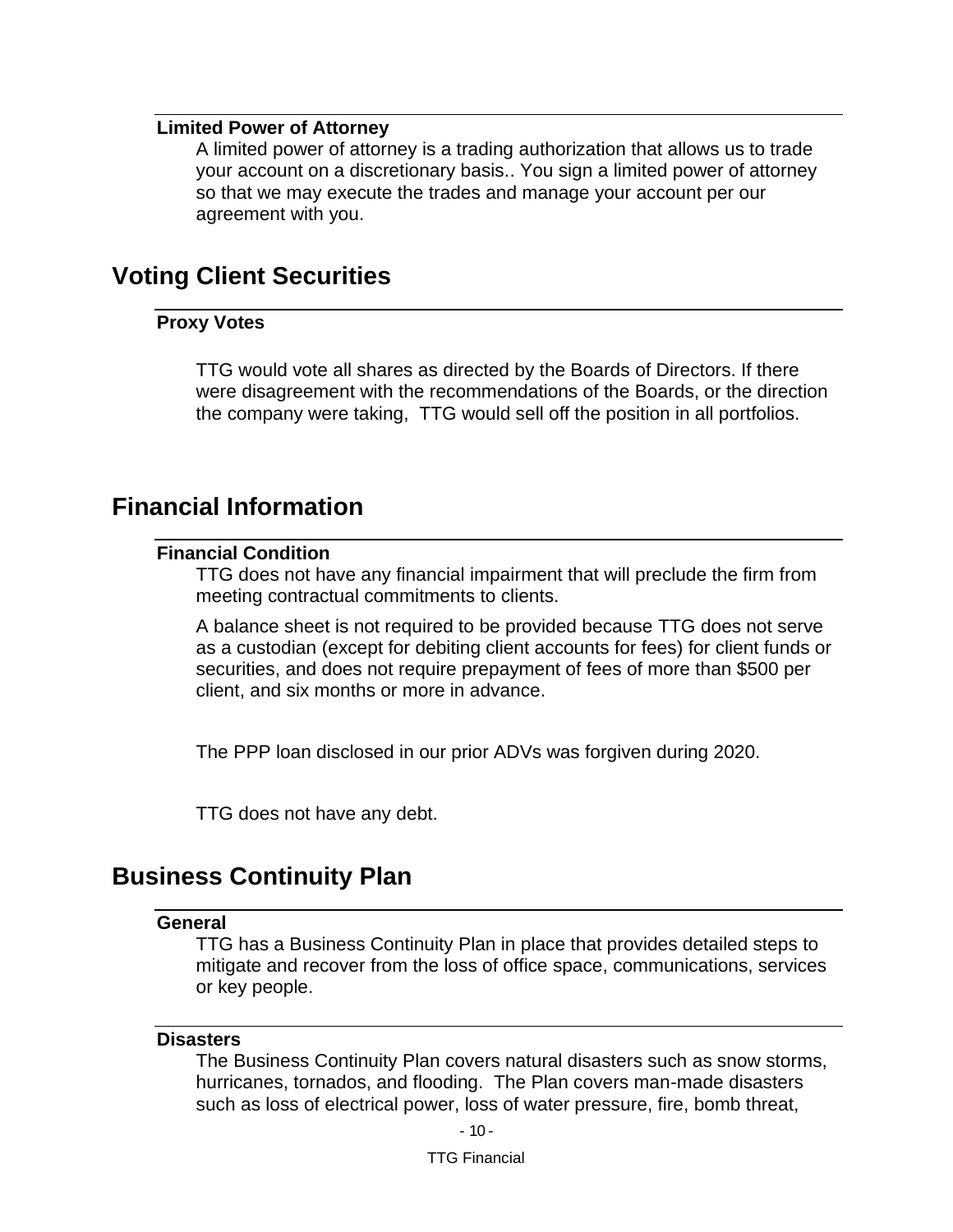nuclear emergency, chemical event, biological event, communications line outage, Internet outage, railway accident and aircraft accident. Electronic files are backed up daily and archived offsite. Our communications service is virtual and may be forwarded to any location we desire.

### <span id="page-15-0"></span>**Alternate Offices**

Alternate offices are identified to support ongoing operations in the event the main office is unavailable. It is our intention to contact all clients within five days of a disaster that dictates moving our office to an alternate location.

#### <span id="page-15-1"></span>**Loss of Key Personnel**

Jim Kotagides and Jim Evans have an agreement to continue servicing all clients if one or the other should become unable to provide said service. If both parties become unavailable Charles Schwab may service your account.

# <span id="page-15-3"></span><span id="page-15-2"></span>**Information Security Program**

### **Information Security**

TTG maintains an information security program to reduce the risk that your personal and confidential information may be breached.

#### <span id="page-15-4"></span>**Privacy Notice**

TTG is committed to maintaining the confidentiality, integrity and security of the personal information that is entrusted to us.

The categories of nonpublic information that we collect from you may include information about your personal finances, information about your health to the extent that it is needed for the financial planning process, information about transactions between you and third parties, and information from consumer reporting agencies, e.g., credit reports. We use this information to help you meet your personal financial goals.

With your permission, we disclose limited information to attorneys, accountants, and mortgage lenders with whom you have established a relationship. You may opt out from our sharing information with these nonaffiliated third parties by notifying us at any time by telephone, mail, fax, email, or in person. With your permission, we share a limited amount of information about you with your brokerage firm in order to execute securities transactions on your behalf.

We maintain a secure office to ensure that your information is not placed at unreasonable risk. We employ a firewall barrier, secure data encryption techniques and authentication procedures in our computer environment.

We do not provide your personal information to mailing list vendors or solicitors. We require strict confidentiality in our agreements with unaffiliated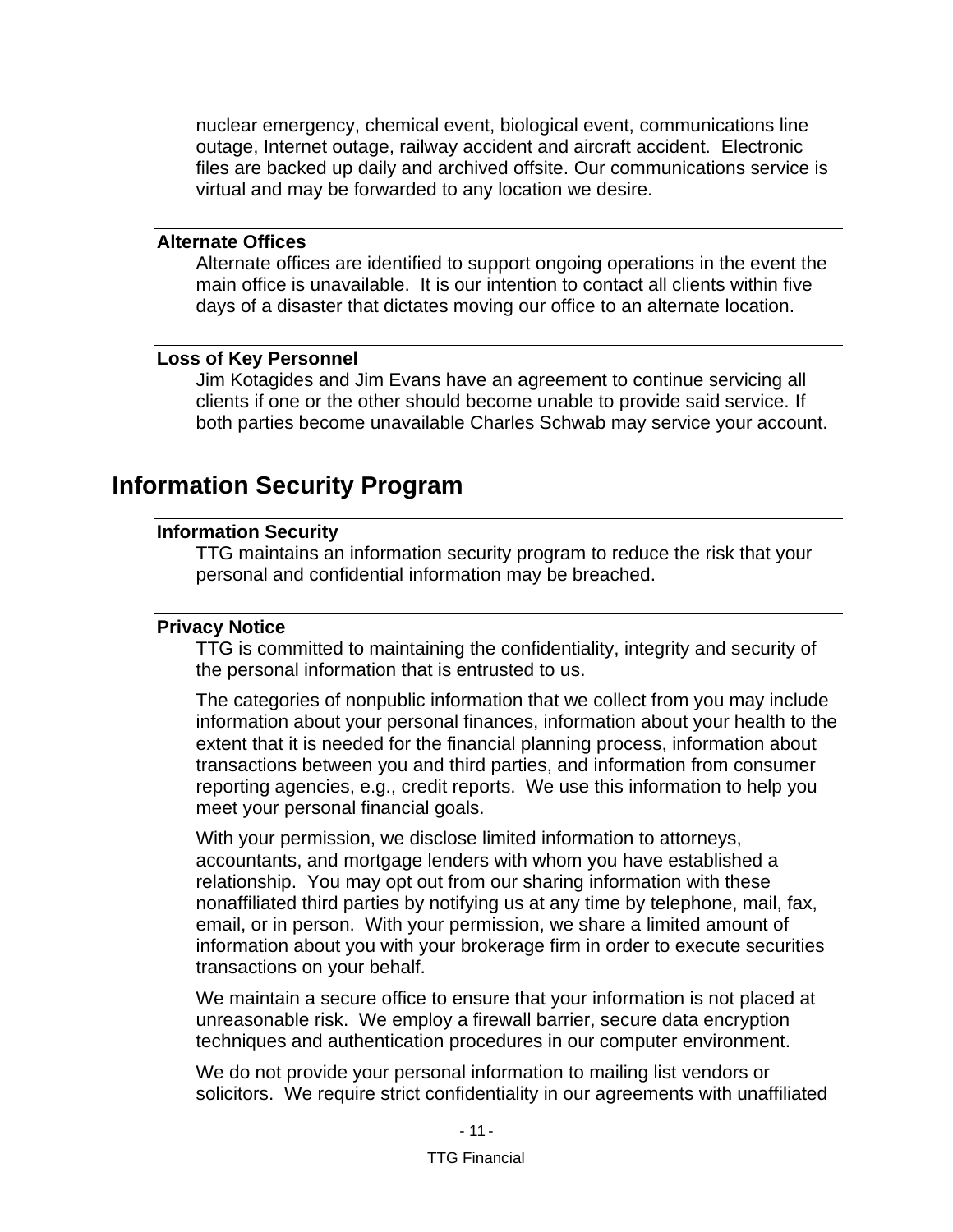third parties that require access to your personal information, including financial service companies, consultants, and auditors. Federal and state securities regulators may review our Company records and your personal records as permitted by law.

Personally identifiable information about you will be maintained while you are a client, and for the required period thereafter that records are required to be maintained by federal and state securities laws. After that time, information may be destroyed.

We will notify you in advance if our privacy policy is expected to change. We are required by law to deliver the following *Privacy Notice* to you annually, in writing:

*All TTG employees will endeavor to protect all client information from being revealed to parties' other than those authorized by the client. To this end:*

- *1) TTG employees are prohibited from discussing client information with anyone other than authorized personnel (i.e. brokers, bankers).*
- *2) TTG employees will not include sensitive information via mailings which could be lost or stolen. Sensitive information includes Social Security numbers, passwords, user ids and birthdates.*
- *3) TTG employees are prohibited from sharing their passwords or allowing unauthorized personnel to access our IT systems. All sensitive data is password protected and security measures have been taken to insure our client's data cannot be accessed by anyone other than TTG employees.*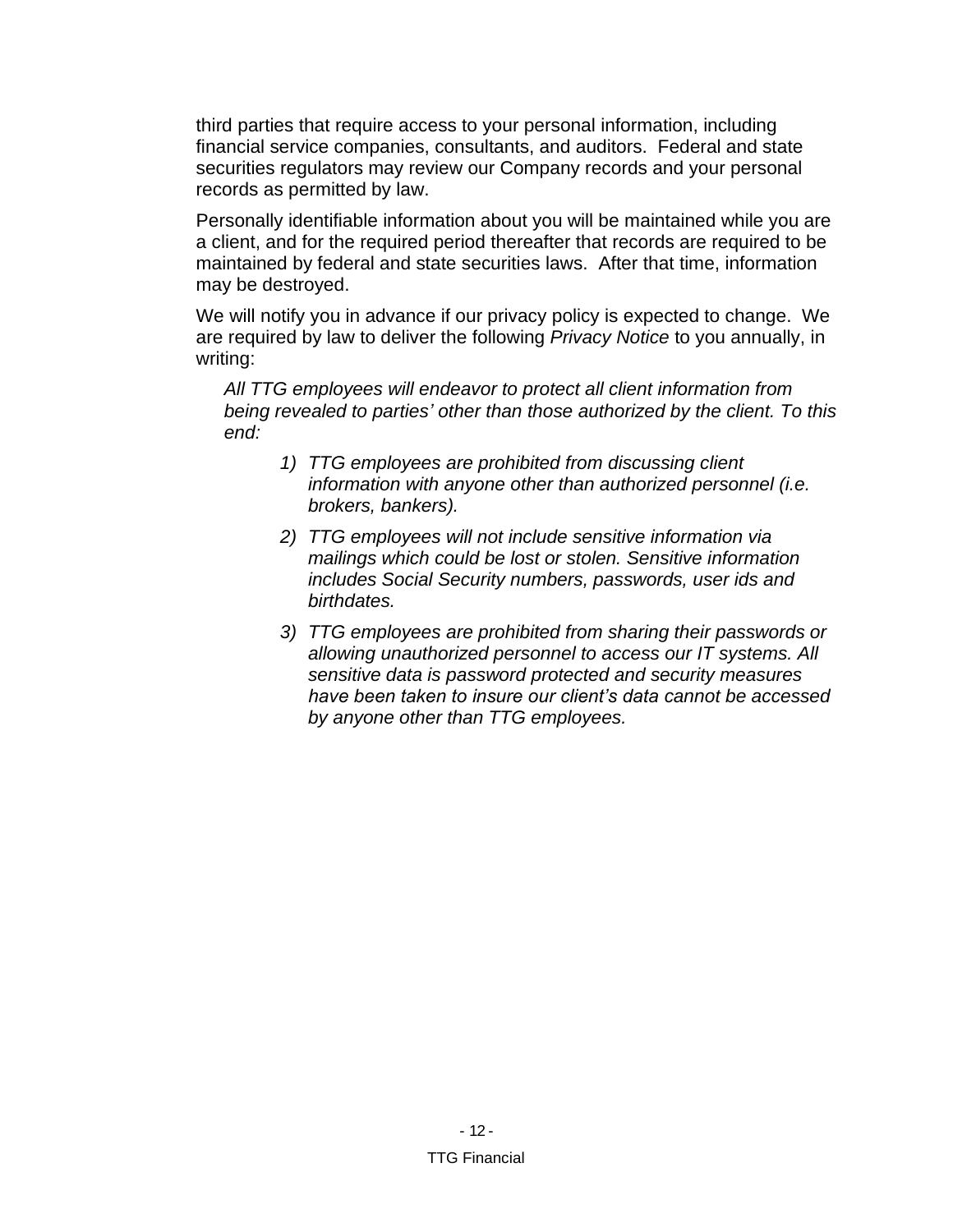# <span id="page-17-0"></span>**Brochure Supplement (Part 2B of Form ADV) 12/31/2022**

**This brochure supplement provides information about James Kotagides that supplements TTG Financials' brochure. You should have received a copy of that brochure or a copy is attached to this supplement. Please contact Nina Shreve at 330-491-2220 if you did not receive TTG Financials' brochure or if you have any other questions about the contents of this supplement.**

**Additional information about Jim Kotagides may be found on the SEC's website at [www.adviserinfo.sec.gov.](http://www.adviserinfo.sec.gov/)**

**TTG Financial & Jim Kotagides contact info 4051 Whipple Ave NW, Suite 110 Canton, OH 44718 330-491-2220**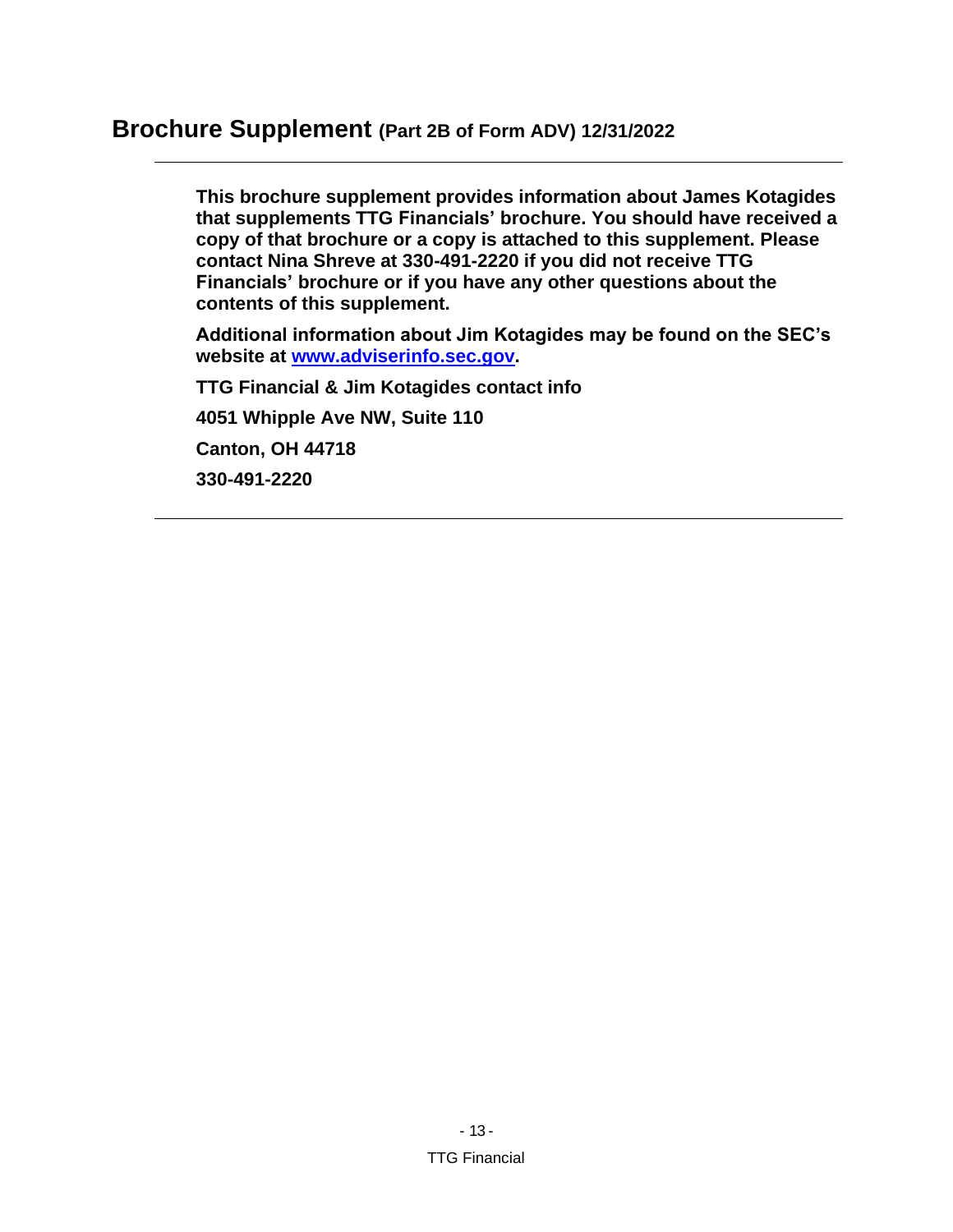### <span id="page-18-0"></span>**Education and Business Standards**

TTG requires that its advisors have or are working toward a professional designation, i.e. MRFC,RFC, CFP, ChFC, QKA, or QPA. Additionally, advisors must have work experience that demonstrates their aptitude for financial planning and investment management.

#### <span id="page-18-1"></span>**Professional Certifications**

Jim Kotagides has earned certifications and credentials that are required to be explained in further detail.

Master Registered Financial Consultant (MRFC): Master Registered Financial Consultants are licensed by The International Association of Registered Financial Consultants **to** use the MRFC mark. MRFC certification requirements:

- Hold a Master's degree from an accredited institution or have earned certain professional designations, i.e. CFP.
- Fulfill association requirements, which includes testing, continuing education and practice standards.
- Agree to adhere to and sign the Member's Agreement, a [Professional](http://www.cfainstitute.org/ethics/conduct/Pages/about_pcs.aspx)  [Conduct Statement,](http://www.cfainstitute.org/ethics/conduct/Pages/about_pcs.aspx) and any additional documentation requested by IARFC..

### **Disciplinary Information**

No legal or disciplinary actions have been taken against Jim Kotagides

\_\_\_\_\_\_\_\_\_\_\_\_\_\_\_\_\_\_\_\_\_\_\_\_\_\_\_\_\_\_\_\_\_\_\_\_\_\_\_\_\_\_\_\_\_\_\_\_\_\_\_\_\_\_\_\_\_\_\_\_\_\_\_\_\_

### <span id="page-18-2"></span>**Other Business Activities**

Jim Kotagides has no outside business activities

#### **Additional Compensation**

Jim Kotagides does not receive any additional compensation.

\_\_\_\_\_\_\_\_\_\_\_\_\_\_\_\_\_\_\_\_\_\_\_\_\_\_\_\_\_\_\_\_\_\_\_\_\_\_\_\_\_\_\_\_\_\_\_\_\_\_\_\_\_\_\_\_\_\_\_\_\_\_\_\_

#### <span id="page-18-3"></span>**Supervision**

Jim Evans is the CCO located at 4051 Whipple Ave NW, Canton, Ohio 44718 and directly supervises the activities of Jim Kotagides. He may be contacted at 330-491-2220. Supervision includes monitoring of communications with clients and monitoring all trading, including trading for his own account. He reviews Jim's work through frequent office interactions as well as remote interactions.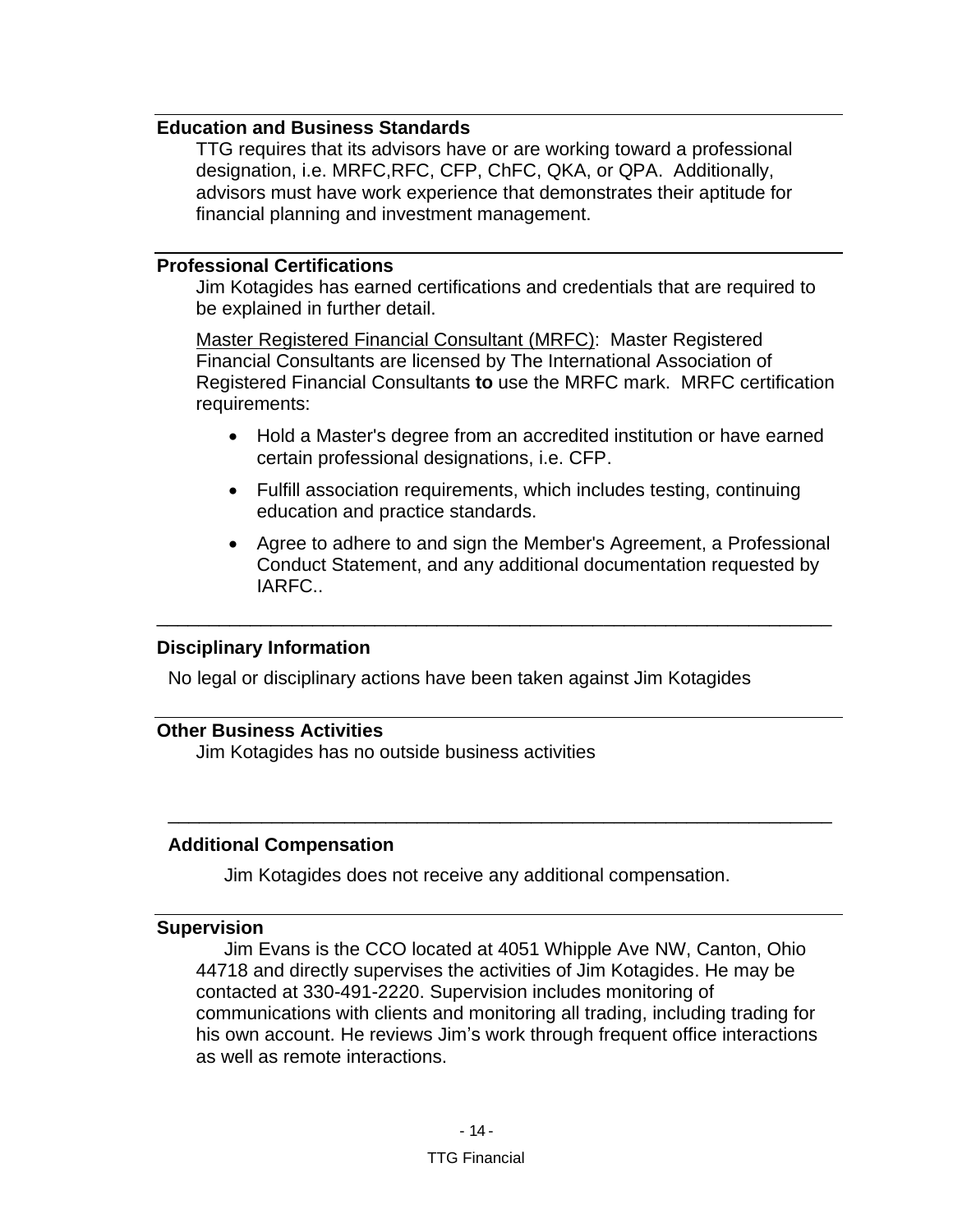### <span id="page-19-0"></span>**Requirements for Ohio Registered Advisors**

No awards have been found against Jim Kotagides. Jim Kotagides has not been found liable for any damages nor has he ever been sued for damages. Jim Kotagides has never been or declared bankrupt.

#### <span id="page-19-1"></span>**James Kotagides Bio**

James Kotagides has been in the financial services business for 26 years. From June 1996 to December 2003 he traded his own capital using various methods of technical analysis. He joined The Guardian/Park Avenue Securities as an agent/stock broker in December 2003. His duties included sales, asset allocation and client management. In October 2006, he co-founded TTG Financial. He has served as a principal for TTG Financial from October 2006 to the present. His broad responsibilities include equity and bond research and trading of the same. He also tracks a variety of technical indicators and executes entry and exit points for all TTG holdings. He obtained his Investment Advisor Representative license (Series 66) in October 2004. He obtained his bachelor's degree in economics from Ohio State University in 1974 and his MBA from the University of Michigan in 1976. He has obtained the Professional Designations; Registered Financial Consultant in June 2007 and Master Registered Financial Consultant in 2018.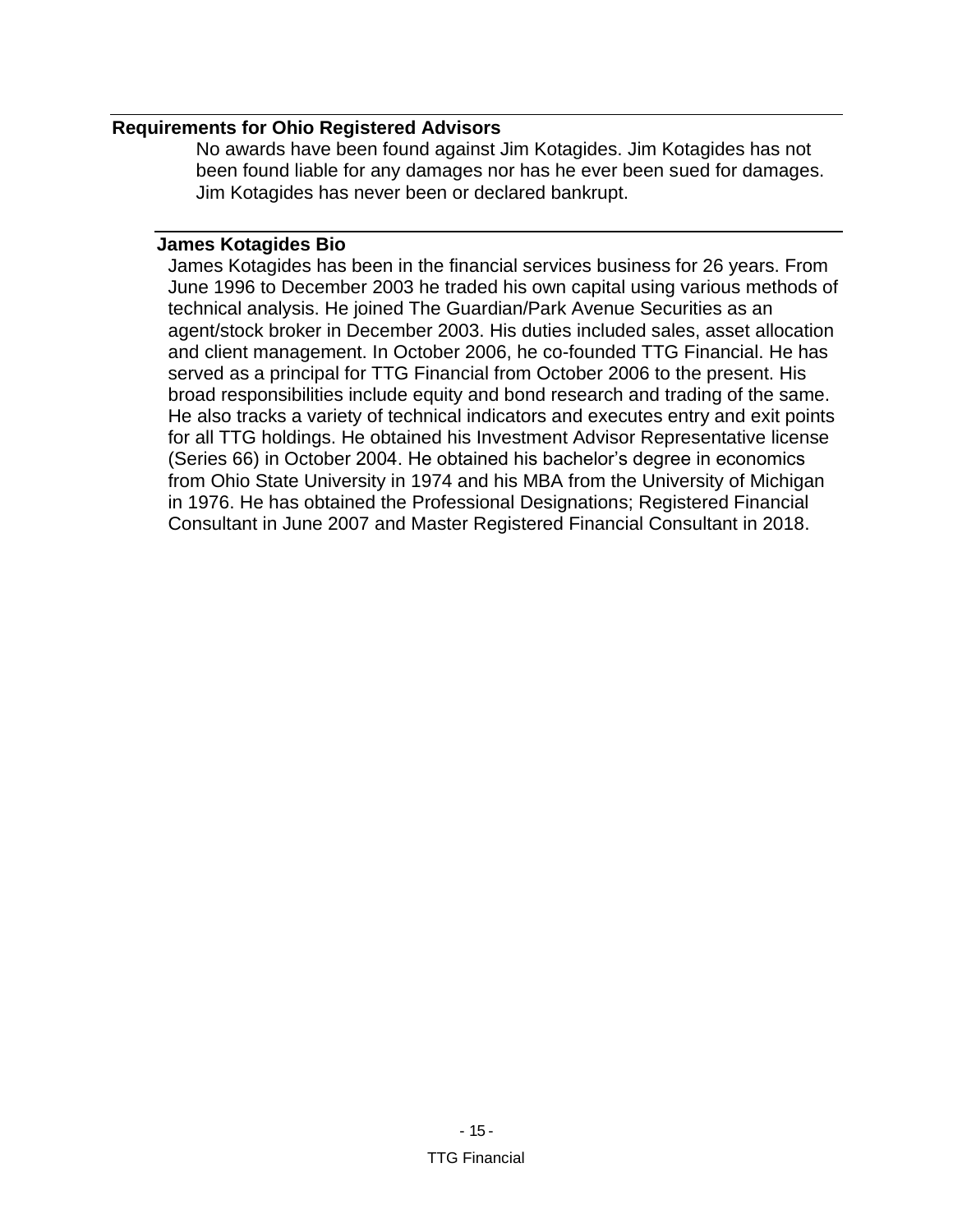# <span id="page-20-0"></span>**Brochure Supplement (Part 2B of Form ADV) 12/31/2022**

**This brochure supplement provides information about James Evans that supplements TTG Financials' brochure. You should have received a copy of that brochure or a copy is attached to this supplement. Please contact Nina Shreve at 330-491-2220 if you did not receive TTG Financials' brochure or if you have any other questions about the contents of this supplement.**

**Additional information about Jim Evans maybe found on the SEC's website at [www.adviserinfo.sec.gov.](http://www.adviserinfo.sec.gov/)**

**TTG Financial & Jim Evans' contact info 4051 Whipple Ave. NW, Suite 110 Canton, OH 44718 330-491-2220**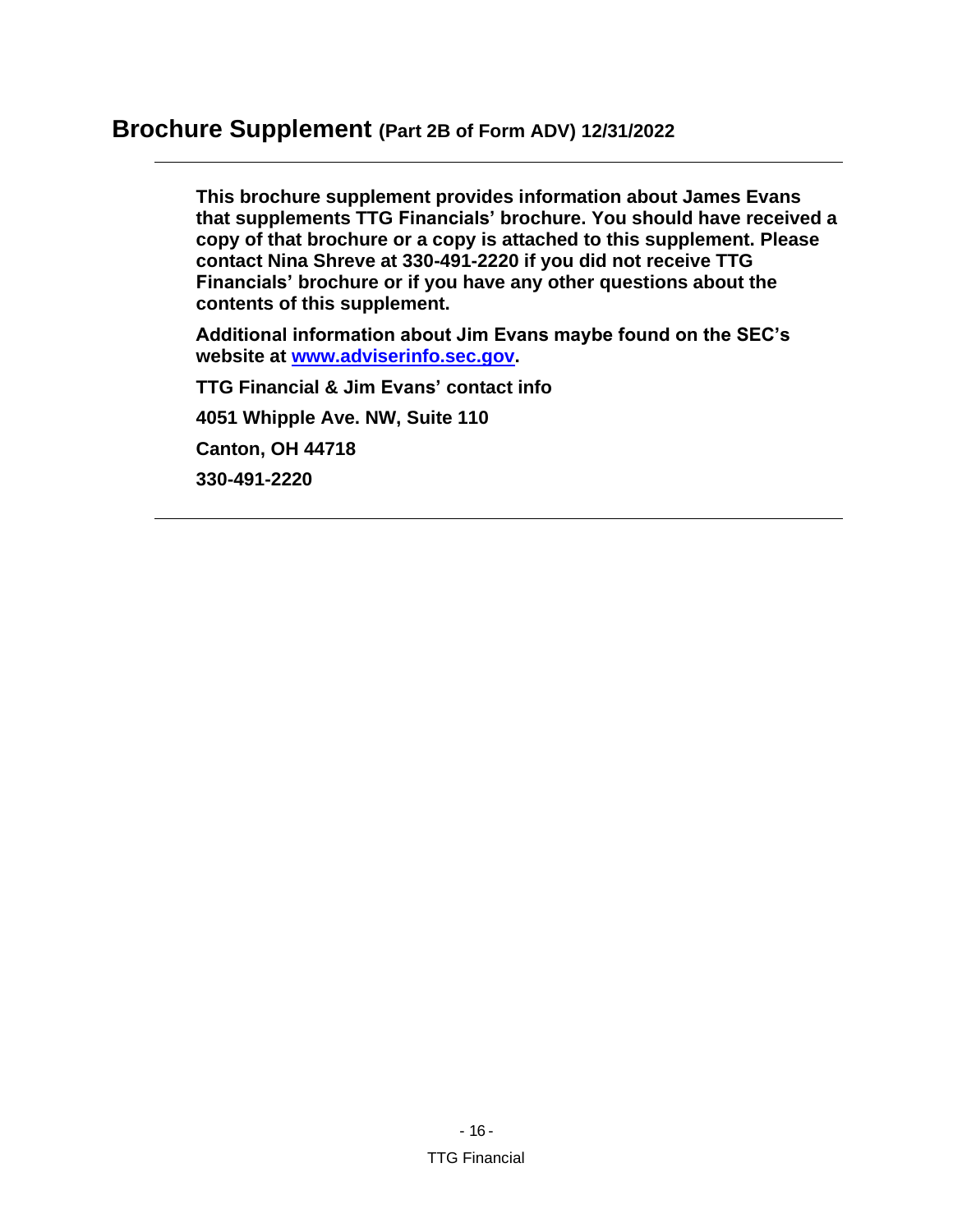# <span id="page-21-0"></span>**Education and Business Standards**

TTG requires that its advisors have or are working toward a professional designation, i.e. MRFC,RFC, CFP, ChFC. Additionally, advisors must have work experience that demonstrates their aptitude for financial planning and investment management.

#### <span id="page-21-1"></span>**Professional Certifications**

Jim Evans has earned certifications and credentials that are required to be explained in further detail.

Certified Financial Planner (CFP): Certified Financial Planners are licensed by the CFP Board to use the CFP mark. CFP certification requirements:

- Bachelor's degree or equivalent work experience.
- Completion of the financial planning education requirements set by the CFP Board [\(www.cfp.net\)](http://www.cfp.net/).
- Successful completion of the CFP® Certification Exam.
- Three-year qualifying full-time work experience.
- Successfully pass the Candidate Fitness Standards and background check.

#### Qualified Pension Administrator & Qualified 401(k) Administrator (QPA, QKA):

QPAs and QKAs are licensed by the American Society of Pension Professionals and Actuaries to use the QPA and QKA mark. QPA and QKA certification requirements:

\_\_\_\_\_\_\_\_\_\_\_\_\_\_\_\_\_\_\_\_\_\_\_\_\_\_\_\_\_\_\_\_\_\_\_\_\_\_\_\_\_\_\_\_\_\_\_\_\_\_\_\_\_\_\_\_\_\_\_\_\_\_\_\_\_

- Completion of the financial planning education requirements set by the ASPPA.
- Successful completion of a series of exams.

#### **Disciplinary Information**

No legal or disciplinary actions have been taken against Jim Evans.

### <span id="page-21-2"></span>**Other Business Activities**

Jim Evans has no outside business activities.

\_\_\_\_\_\_\_\_\_\_\_\_\_\_\_\_\_\_\_\_\_\_\_\_\_\_\_\_\_\_\_\_\_\_\_\_\_\_\_\_\_\_\_\_\_\_\_\_\_\_\_\_\_\_\_\_\_\_\_\_\_\_\_\_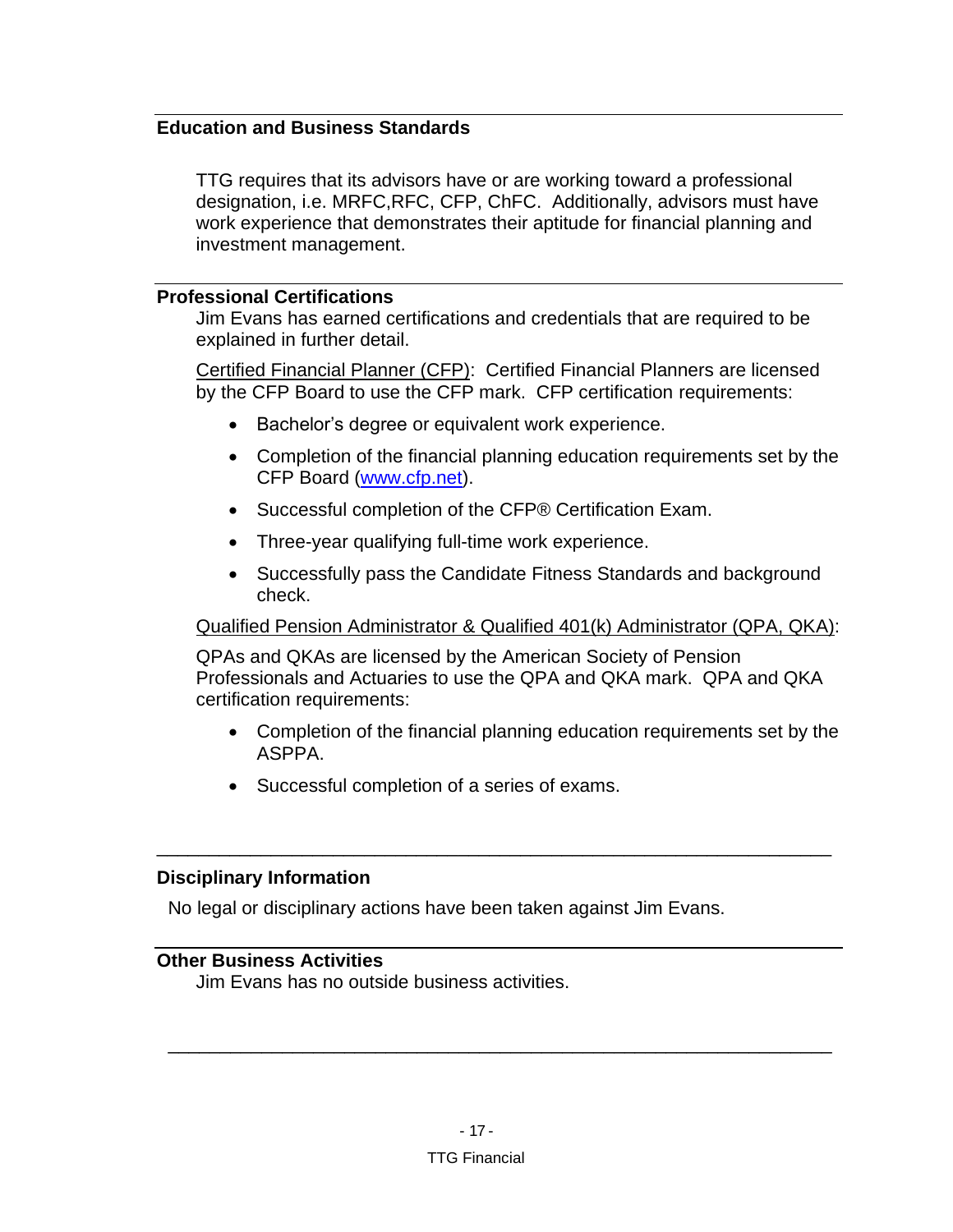#### **Additional Compensation**

Jim Evans does not receive any additional compensation.

\_\_\_\_\_\_\_\_\_\_\_\_\_\_\_\_\_\_\_\_\_\_\_\_\_\_\_\_\_\_\_\_\_\_\_\_\_\_\_\_\_\_\_\_\_\_\_\_\_\_\_\_\_\_\_\_\_\_\_\_\_\_\_\_

#### <span id="page-22-0"></span>**Supervision**

Jim Kotagides is the President located at 4051 Whipple Ave NW, Canton, Ohio 44718 and directly supervises the activities of Jim Evans. He may be contacted at 330-491-2220. Supervision includes monitoring of communications with clients and monitoring all trading, including trading for his own account. He reviews Jim's work through frequent office interactions as well as remote interactions.

# <span id="page-22-1"></span>**Requirements for Ohio Registered Advisors**

No awards have been found against Jim Evans. Jim Evans has not been found liable for any damages nor has he ever been sued for damages. Jim Evans has never been or declared bankrupt.

# <span id="page-22-2"></span>**James L. Evans Bio**

James L. Evans has been in the financial services business for 37 years. He began his career with Northwestern Mutual/Robert W. Baird in 1985 where he served as life agent and stock broker. From December 1989 to September 2006 he was a stock broker and branch manager for Park Avenue Securities in Canton, Ohio. His responsibilities included compliance, asset allocation strategy, marketing and accounting. Simultaneously from December 1989 to September 2004 he founded and was president of Western Reserve Pension Services, Inc. His duties included managing pension assets, discrimination testing, feasibility studies and general operations. He sold Western Reserve in September 2004, but continued his duties for Park Avenue Securities. In October 2006, he cofounded TTG Financial. He has served as a principal for TTG Financial from October 2006 to the present. His broad responsibilities including compliance, accounting, trading and asset allocation modeling. He obtained his Investment Advisor Representative license (Series 65) in August of 2003. He has three Professional Designations; Qualified Pension Administrator in May 1992 and Qualified 401(k) Administrator in July 2002 issued by the American Society of Pension Professionals and Actuaries and the Certified Financial Planner designation issued by the Board of Certified Financial Planners in October 2005.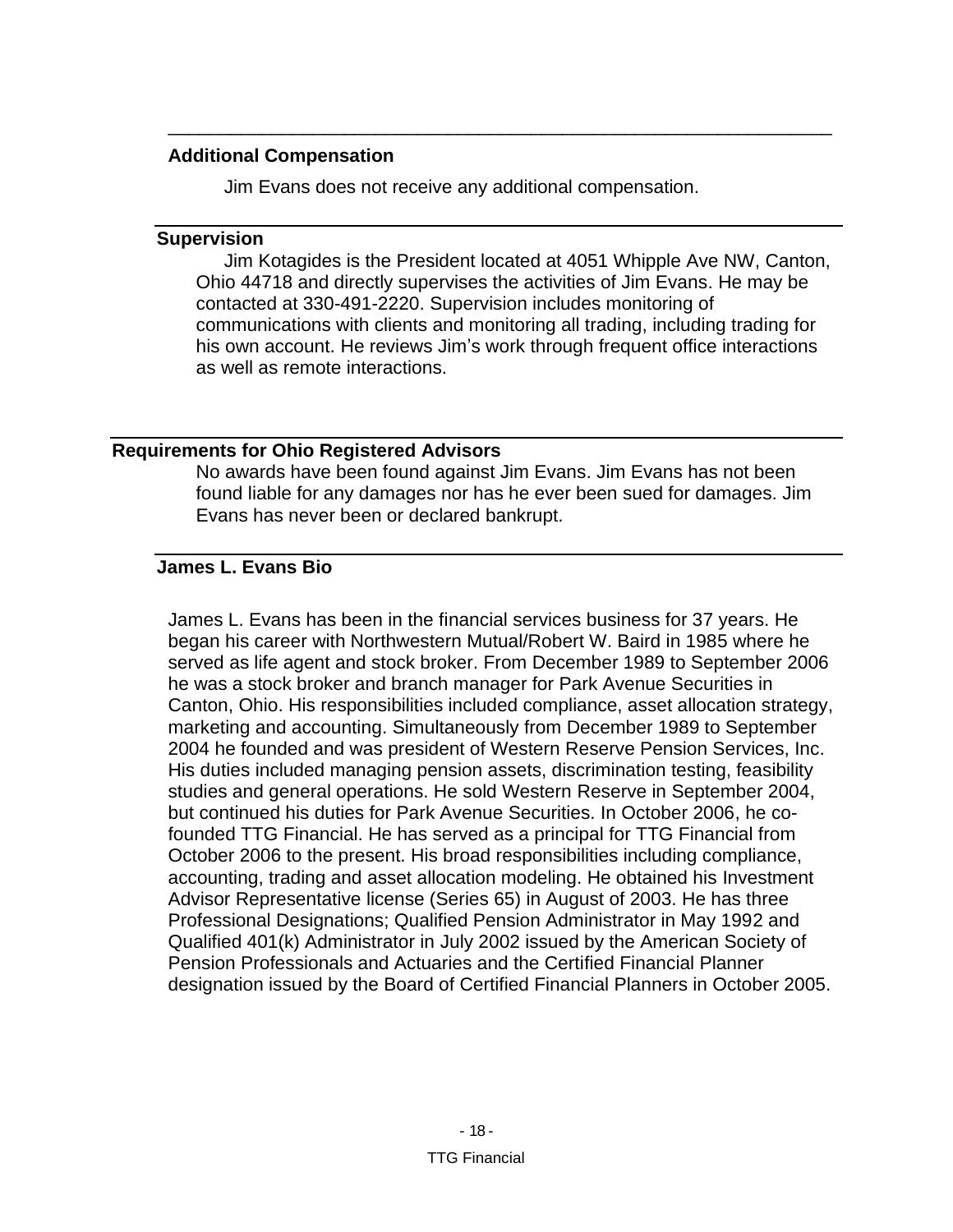# <span id="page-23-0"></span>**Brochure Supplement (Part 2B of Form ADV) 12/31/2022**

**This brochure supplement provides information about James Evans that supplements TTG Financials' brochure. You should have received a copy of that brochure or a copy is attached to this supplement. Please contact Nina Shreve at 330-491-2220 if you did not receive TTG Financials' brochure or if you have any other questions about the contents of this supplement.**

**Additional information about Morgan Hood maybe found on the SEC's website at [www.adviserinfo.sec.gov.](http://www.adviserinfo.sec.gov/)**

**TTG Financial & Morgan Hood contact info 4051 Whipple Ave. NW, Suite 110 Canton, OH 44718 330-491-2220**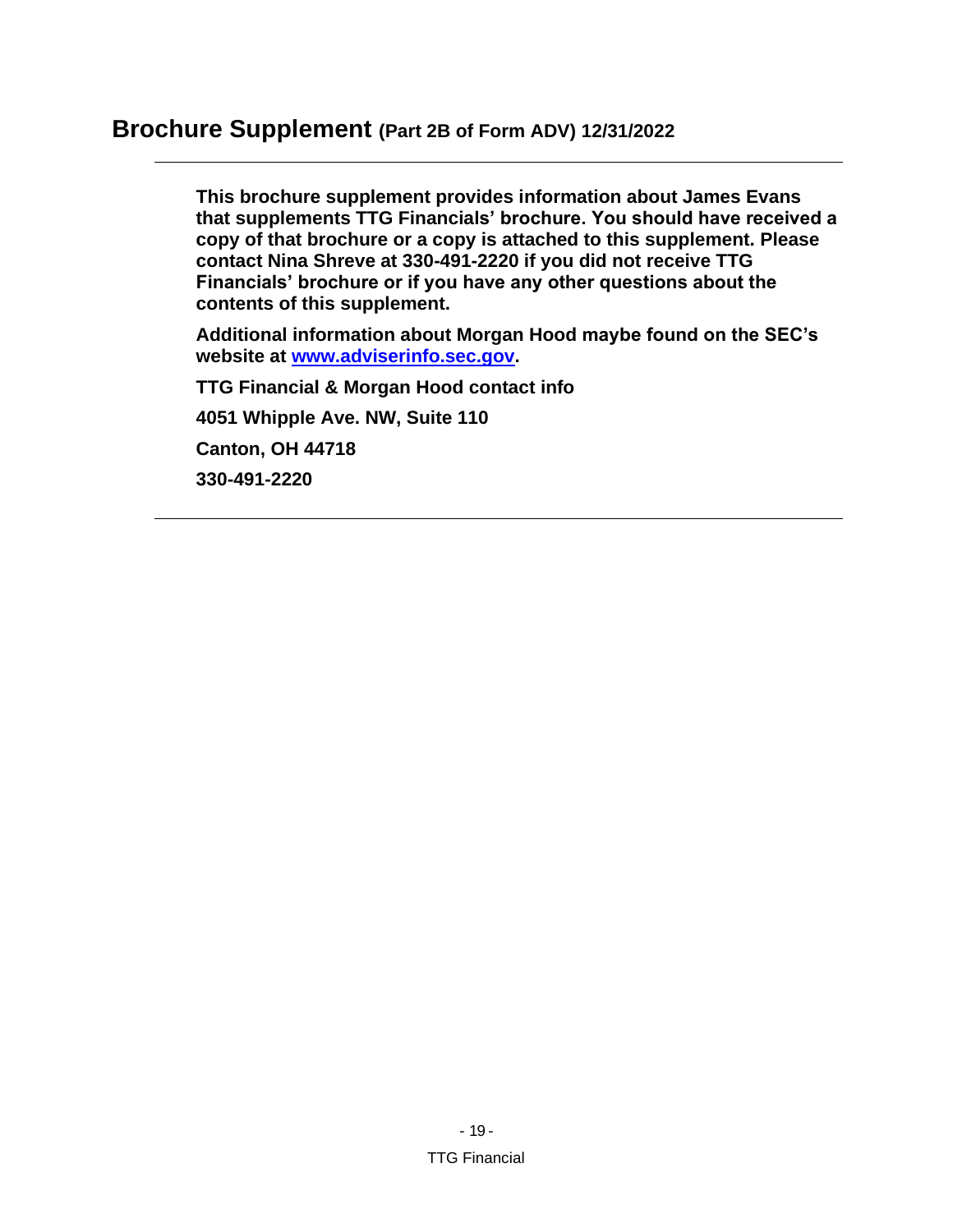### <span id="page-24-0"></span>**Education and Business Standards**

TTG requires that its advisors have or are working toward a professional designation, i.e. MRFC,RFC, CFP, ChFC. Additionally, advisors must have work experience that demonstrates their aptitude for financial planning and investment management.

#### <span id="page-24-1"></span>**Professional Certifications**

Morgan Hood is working toward multiple professional certifications.

\_\_\_\_\_\_\_\_\_\_\_\_\_\_\_\_\_\_\_\_\_\_\_\_\_\_\_\_\_\_\_\_\_\_\_\_\_\_\_\_\_\_\_\_\_\_\_\_\_\_\_\_\_\_\_\_\_\_\_\_\_\_\_\_\_

\_\_\_\_\_\_\_\_\_\_\_\_\_\_\_\_\_\_\_\_\_\_\_\_\_\_\_\_\_\_\_\_\_\_\_\_\_\_\_\_\_\_\_\_\_\_\_\_\_\_\_\_\_\_\_\_\_\_\_\_\_\_\_\_

\_\_\_\_\_\_\_\_\_\_\_\_\_\_\_\_\_\_\_\_\_\_\_\_\_\_\_\_\_\_\_\_\_\_\_\_\_\_\_\_\_\_\_\_\_\_\_\_\_\_\_\_\_\_\_\_\_\_\_\_\_\_\_\_

#### **Disciplinary Information**

No legal or disciplinary actions have been taken against Jim Evans.

#### <span id="page-24-2"></span>**Other Business Activities**

Morgan Hood has no outside business activities.

#### **Additional Compensation**

Morgan Hood does not receive any additional compensation.

#### <span id="page-24-3"></span>**Supervision**

Jim Evans is the CCO located at 4051 Whipple Ave NW, Canton, Ohio 44718 and directly supervises the activities of Jim Evans. He may be contacted at 330-491-2220. Supervision includes monitoring of communications with clients and monitoring all trading, including trading for his own account. He reviews Morgan's work through frequent office interactions as well as remote interactions.

#### <span id="page-24-4"></span>**Requirements for Ohio Registered Advisors**

No awards have been found against Morgan Hood. Morgan Hood has not been found liable for any damages nor has he ever been sued for damages. Morgan Hood has never been or declared bankrupt.